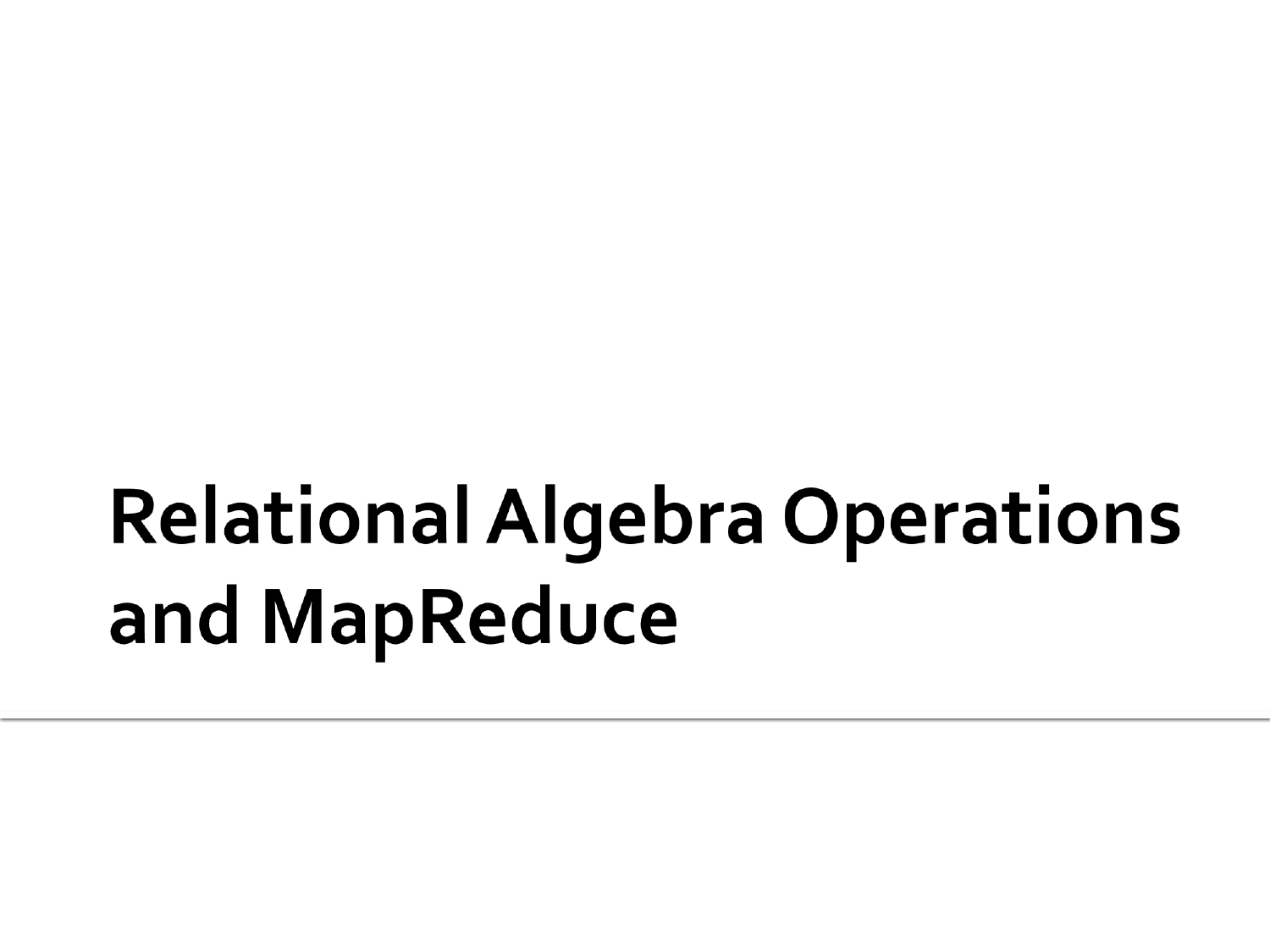# **Relational Algebra Operators**

- **The relational algebra and the SQL language** have many useful operators
	- **Selection**
	- **Projection**
	- Union, intersection, and difference
	- **Join (see Join design patterns)**
	- Aggregations and Group by (see the Summarization design patterns)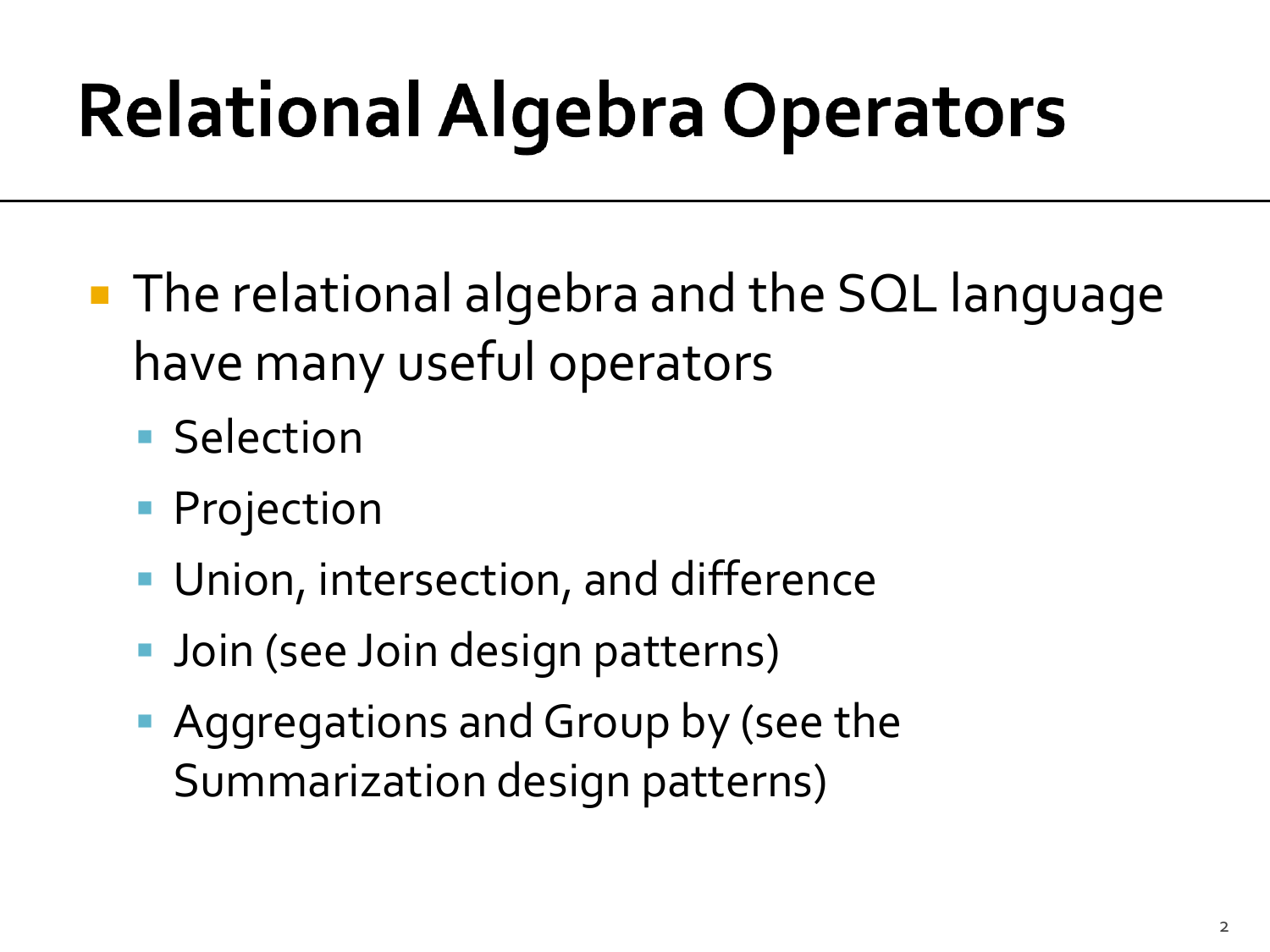# **Relational Algebra Operators**

- **The MapReduce paradigm can be used to** implement relational operators
	- **However, the MapReduce implementation is** efficient only when a full scan of the input table(s) is needed
		- **.** i.e., when queries are not selective and process all data
	- **Selective queries, which return few tuples/records** of the input tables, are usually not efficient when implemented by using a MapReduce approach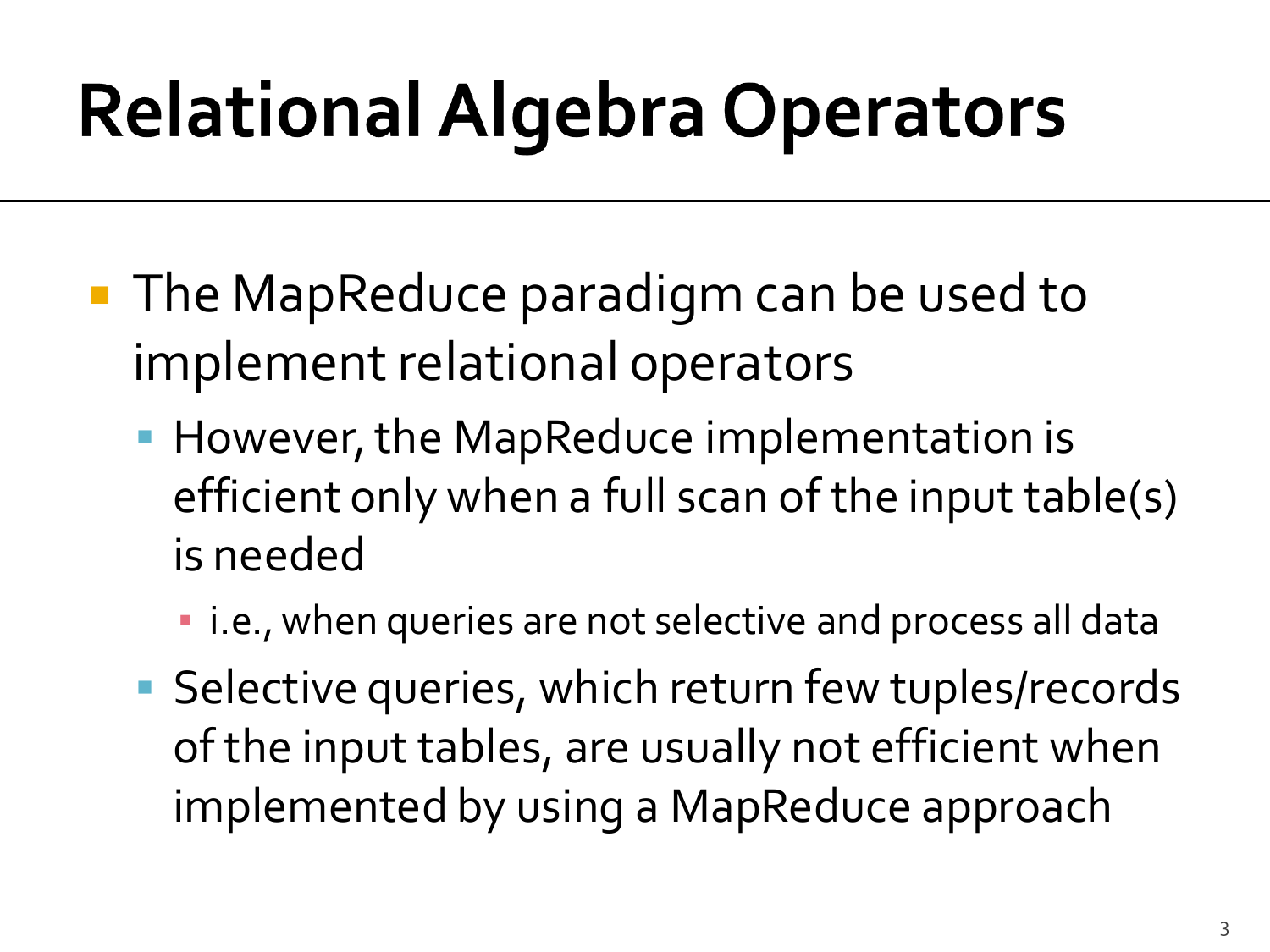# **Relational Algebra Operators**

- **Most preprocessing activities involve** relational operators
	- E.g., ETL processes in the data warehousing application context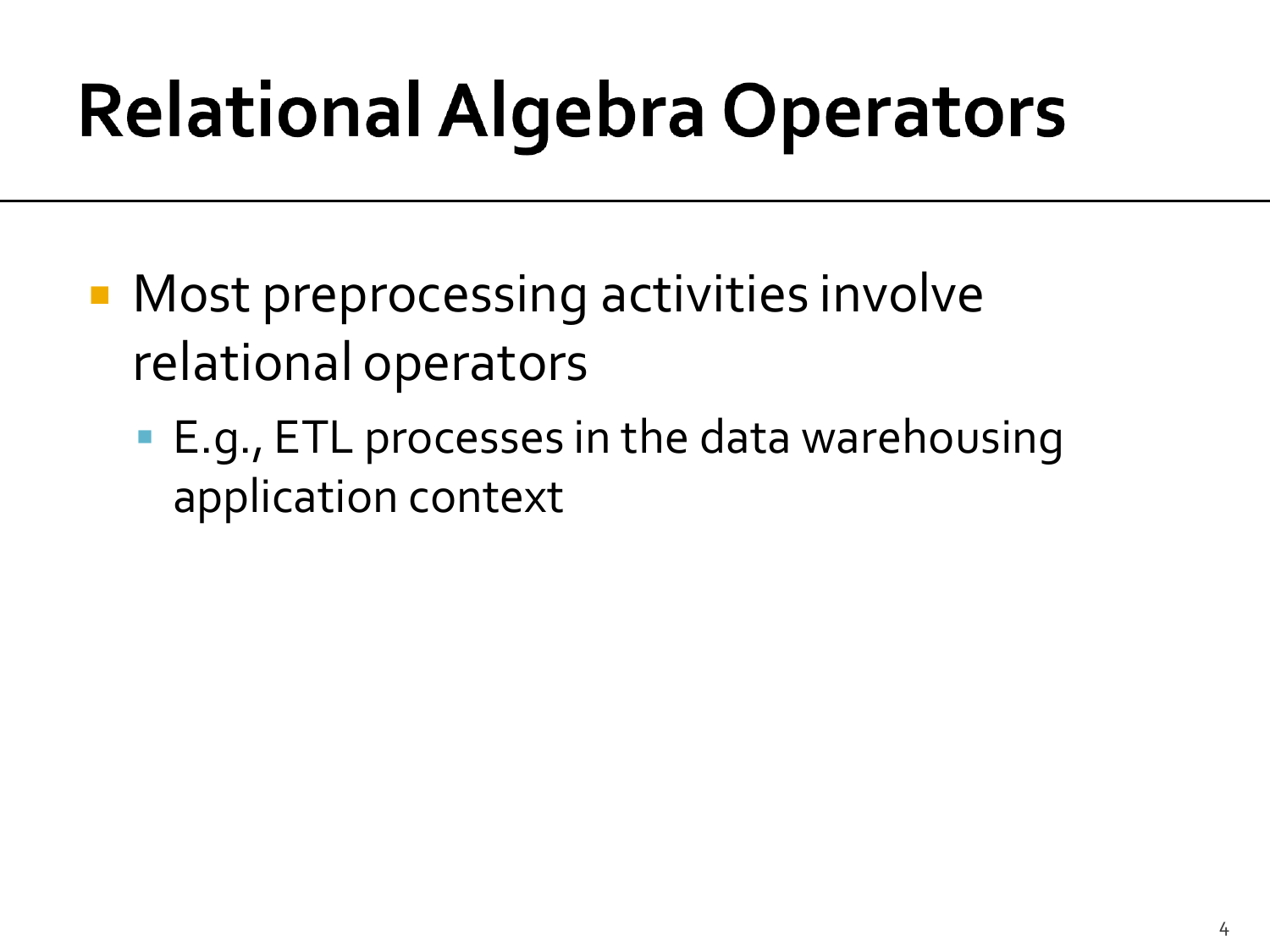## **Relations/Tables**

- Relations/Tables (also the big ones) can be stored in the HDFS distributed file system
	- **They are broken in blocks and spread across the** servers of the Hadoop cluster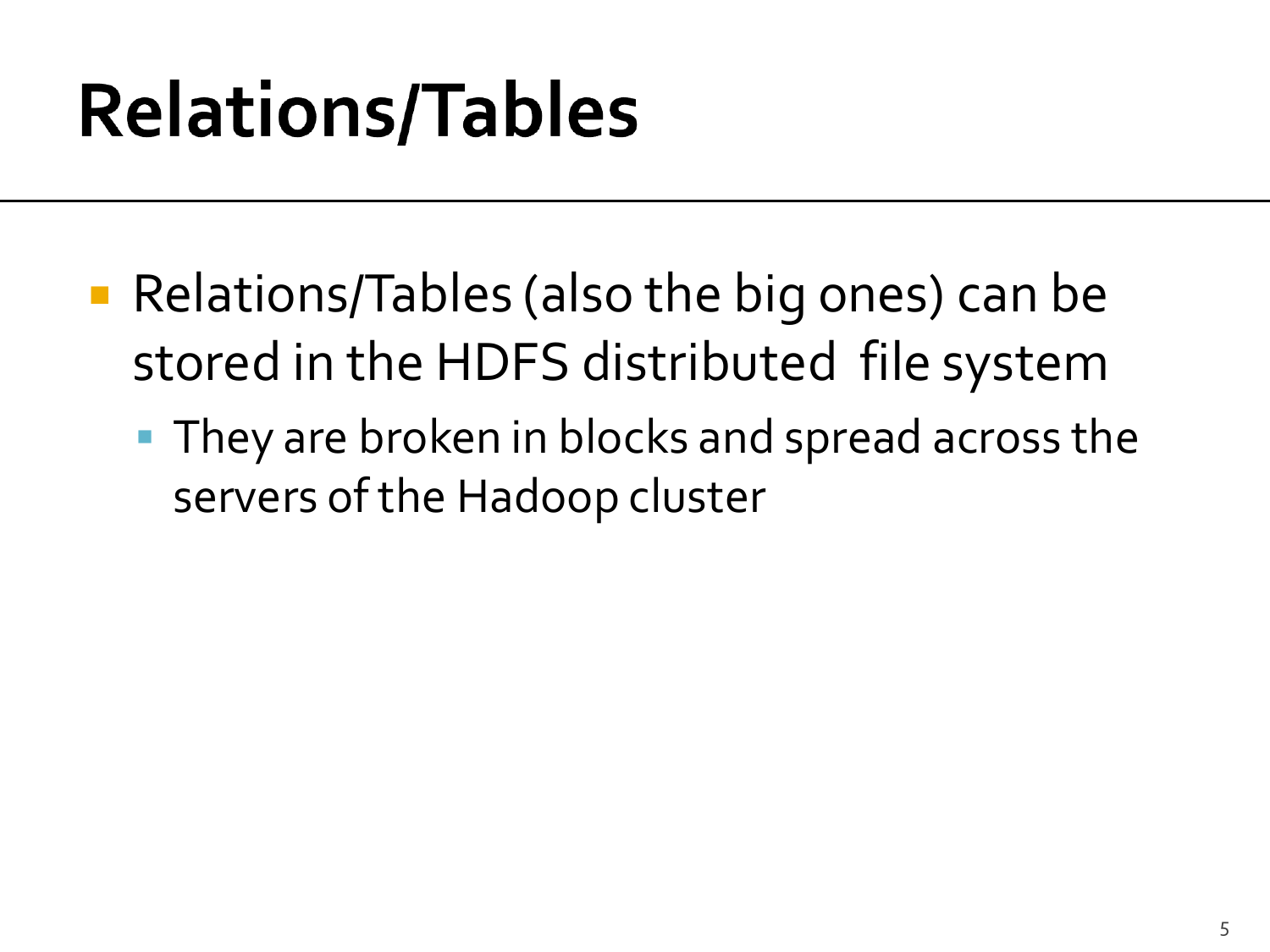## **Relations/Tables**

### **Note**

- In relational algebra, relations/tables do not contain duplicate records by definition
- **This constraint must be satisfied by both** the input and the output relations/tables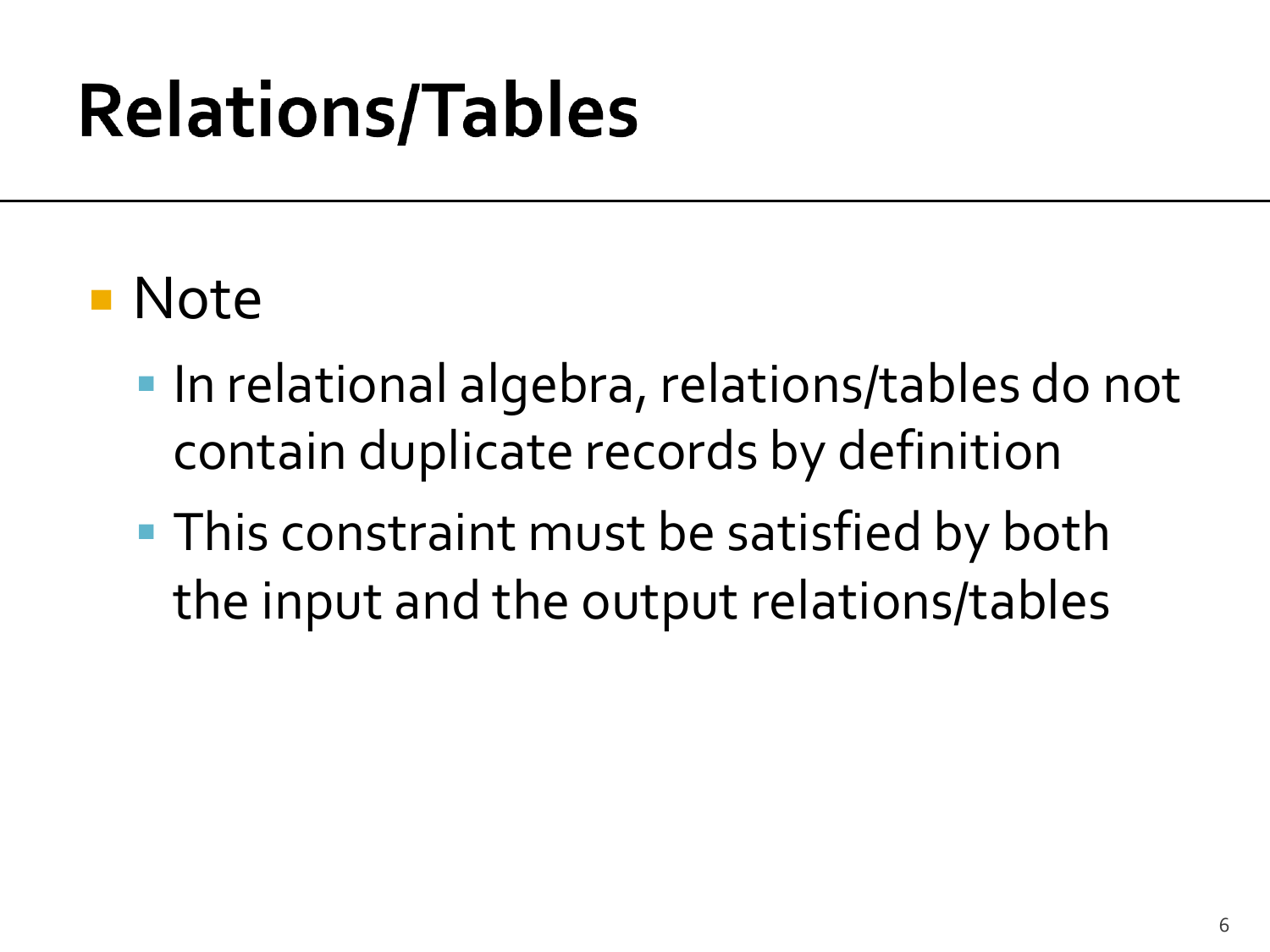- $\blacksquare$  σ<sub>C</sub> (R)
	- **Applies predicate (condition) C to each** record of table R
	- **Produces a relation containing only the** records that satisfy predicate C
- **The selection operator can be** implemented by using the filtering pattern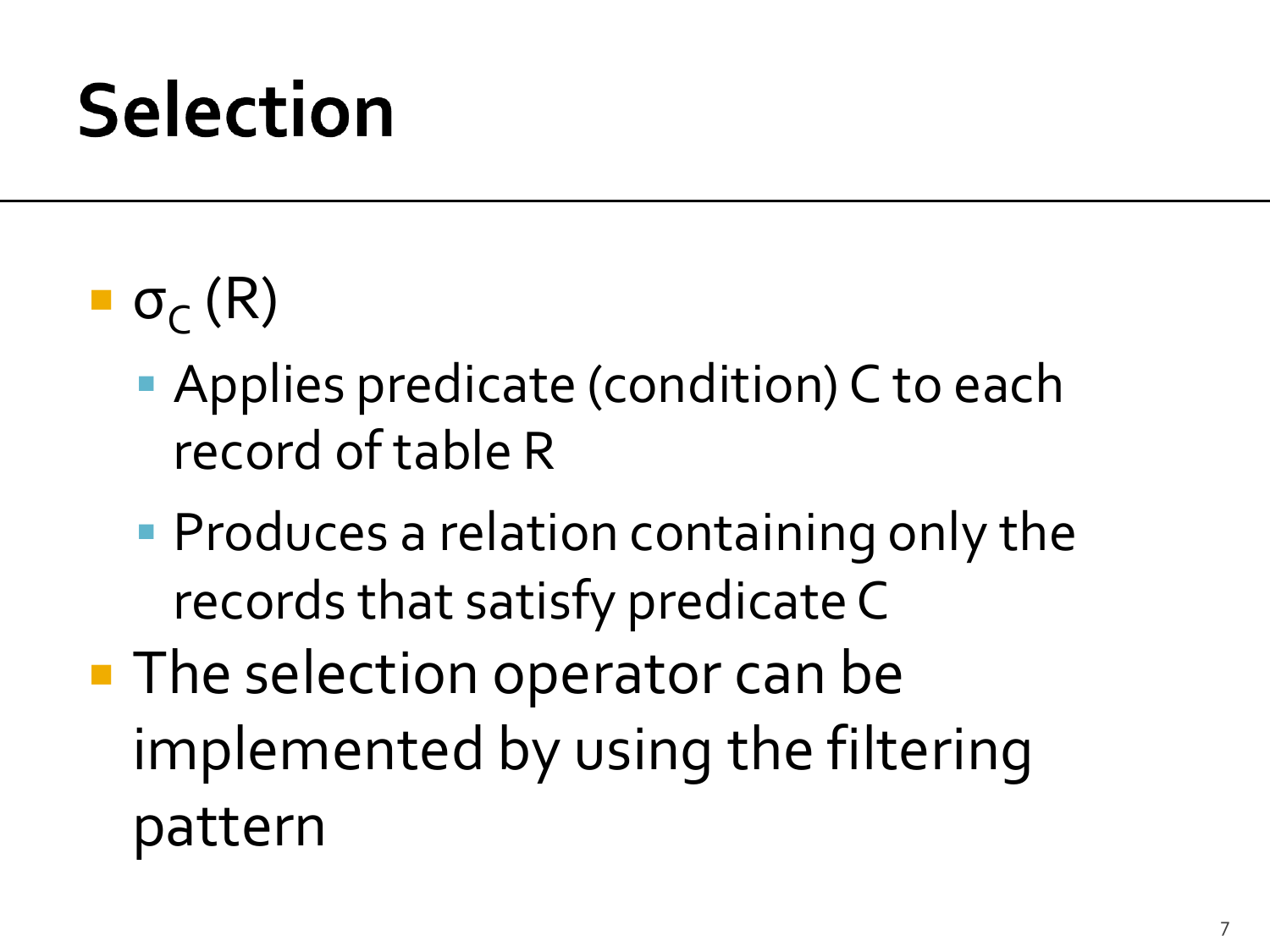| Courses CCode   CName |       |                          | Semester   ProfID |                  |
|-----------------------|-------|--------------------------|-------------------|------------------|
|                       |       | M2170   Computer science |                   | D <sub>102</sub> |
|                       |       | M4880   Digital systems  |                   | D <sub>104</sub> |
|                       | F1401 | <b>Electronics</b>       |                   | D <sub>104</sub> |
|                       | F0410 | <b>Databases</b>         |                   | D <sub>102</sub> |

**Find the courses held in the second semester**  $\bullet$   $\sigma$ <sub>Semester=2</sub> (Courses)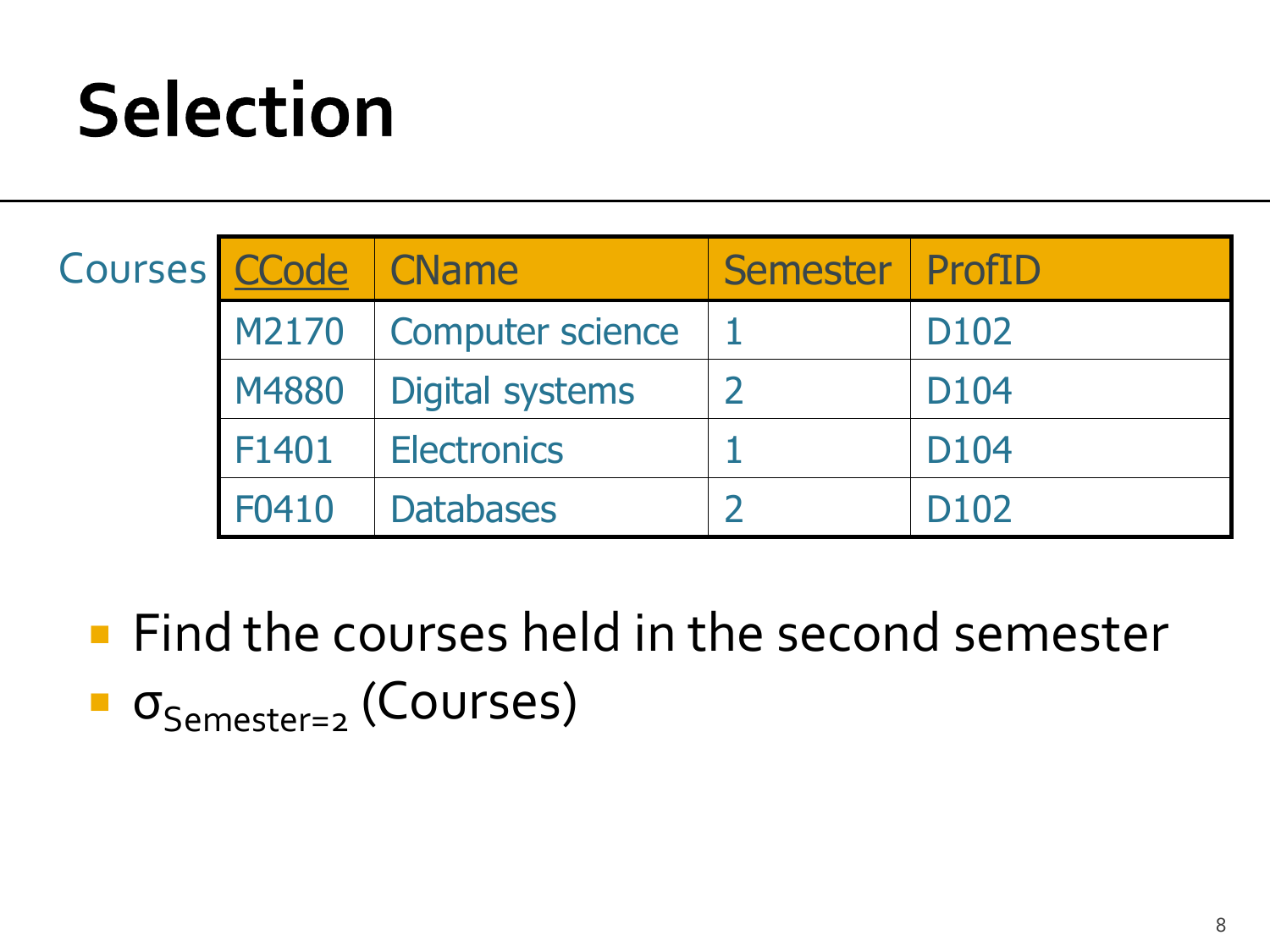| Courses CCode |              | <b>CName</b>            | <b>Semester</b>          | <b>ProfID</b>    |
|---------------|--------------|-------------------------|--------------------------|------------------|
|               | M2170        | <b>Computer science</b> |                          | D <sub>102</sub> |
|               | M4880        | <b>Digital systems</b>  | $\overline{\mathcal{L}}$ | D104             |
|               | F1401        | <b>Electronics</b>      |                          | D104             |
|               | F0410        | Databases               |                          | D102             |
|               |              |                         |                          |                  |
| Result        | <b>CCode</b> | <b>CName</b>            | <b>Semester</b>          | <b>ProfID</b>    |
|               | M4880        | <b>Digital systems</b>  | $\overline{2}$           | D104             |
|               | F0410        | <b>Databases</b>        | $\overline{2}$           | D102             |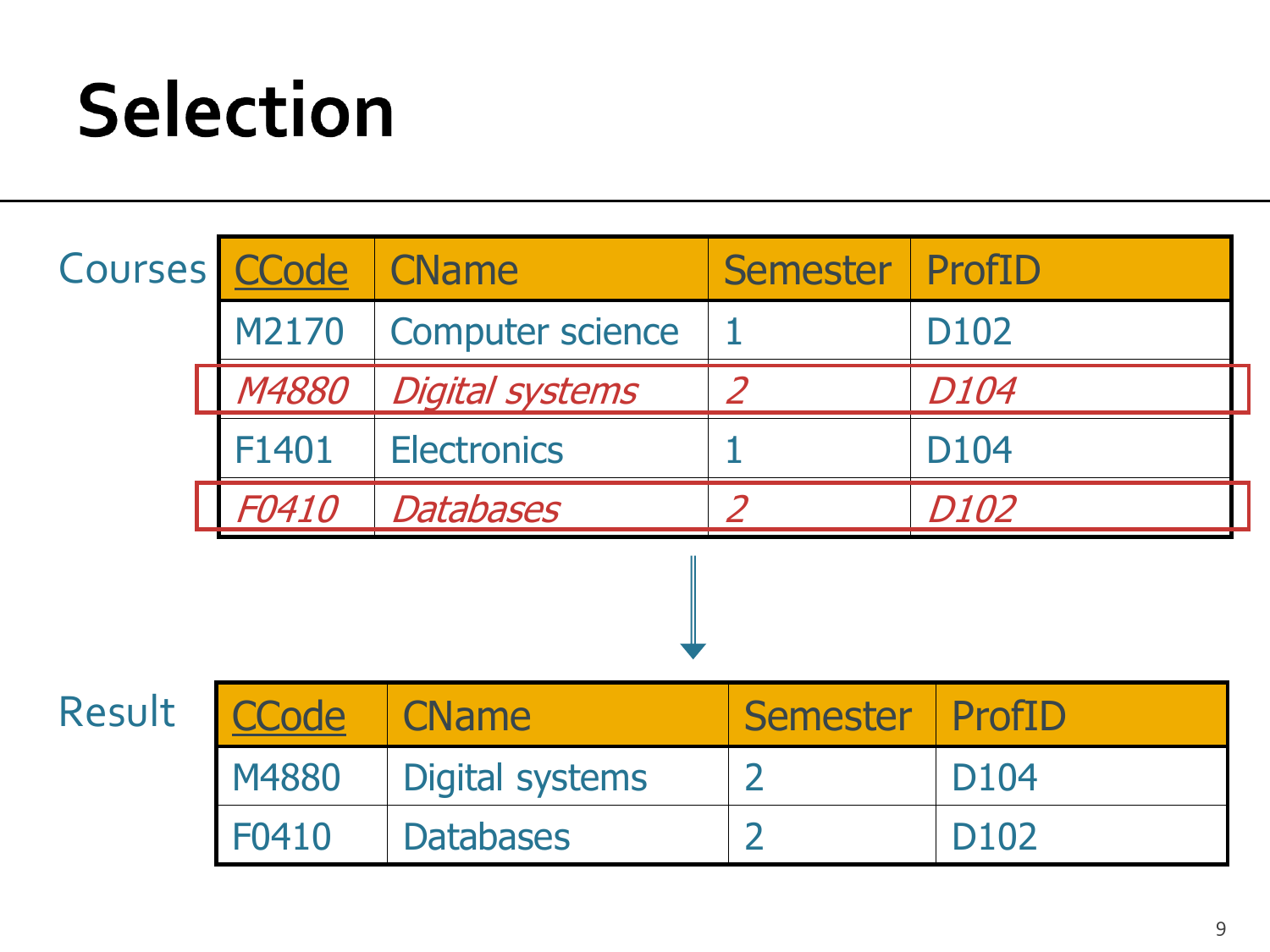- Map-only job
- **Each mapper** 
	- **Analyzes one record at a time of its** split
		- $\blacksquare$  If the record satisfies C then it emits a (key,value) pair with key=record and value=null
		- Otherwise, it discards the record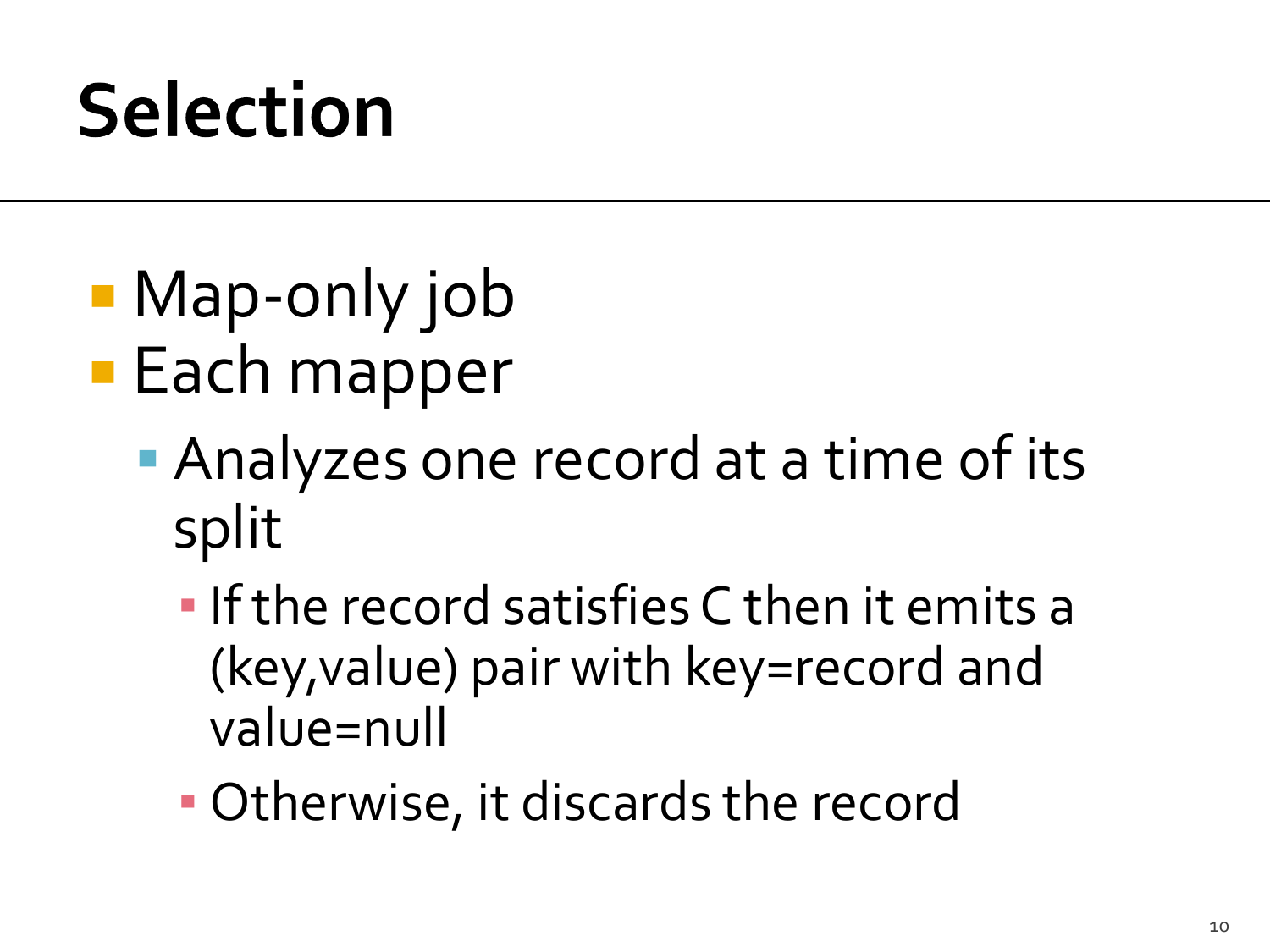- $\blacksquare$   $\pi_S(R)$ 
	- **For each record of table R, keeps only** the attributes in S
	- **Produces a relation with a schema** equal to S (i.e., a relation containing only the attributes in S)
	- Removes duplicates, if any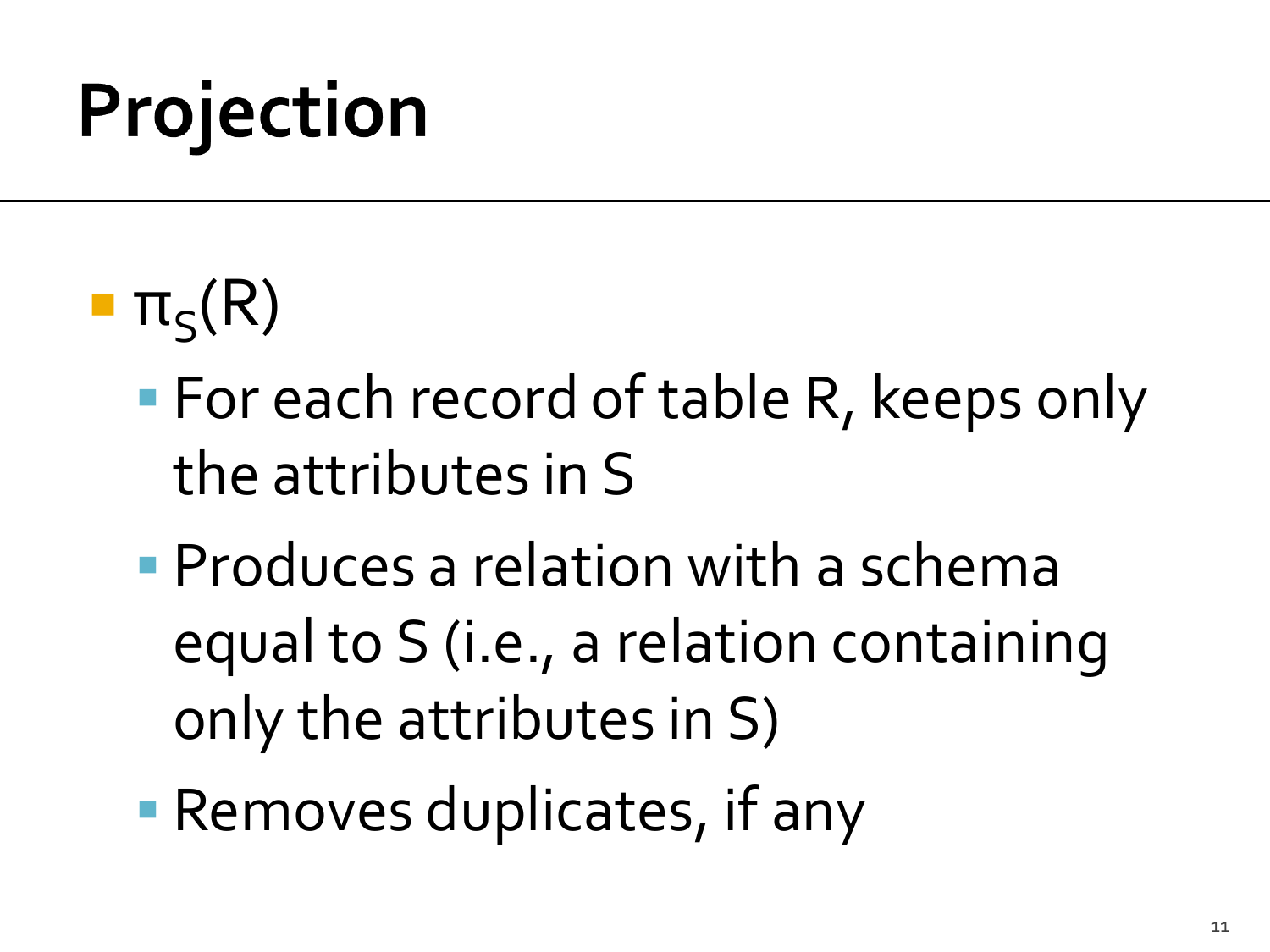Profes:

| <b>SOrS</b> | ProfId           |       | <b>PSurname   Department</b> |
|-------------|------------------|-------|------------------------------|
|             | D <sub>102</sub> | Smith | <b>Computer engineering</b>  |
|             | <b>D105</b>      | Jones | <b>Computer engineering</b>  |
|             | D <sub>104</sub> | Smith | <b>Electronics</b>           |

**Find the surnames of all professors**  $\blacksquare$   $\pi_{\text{PSurname}}$ (Professors)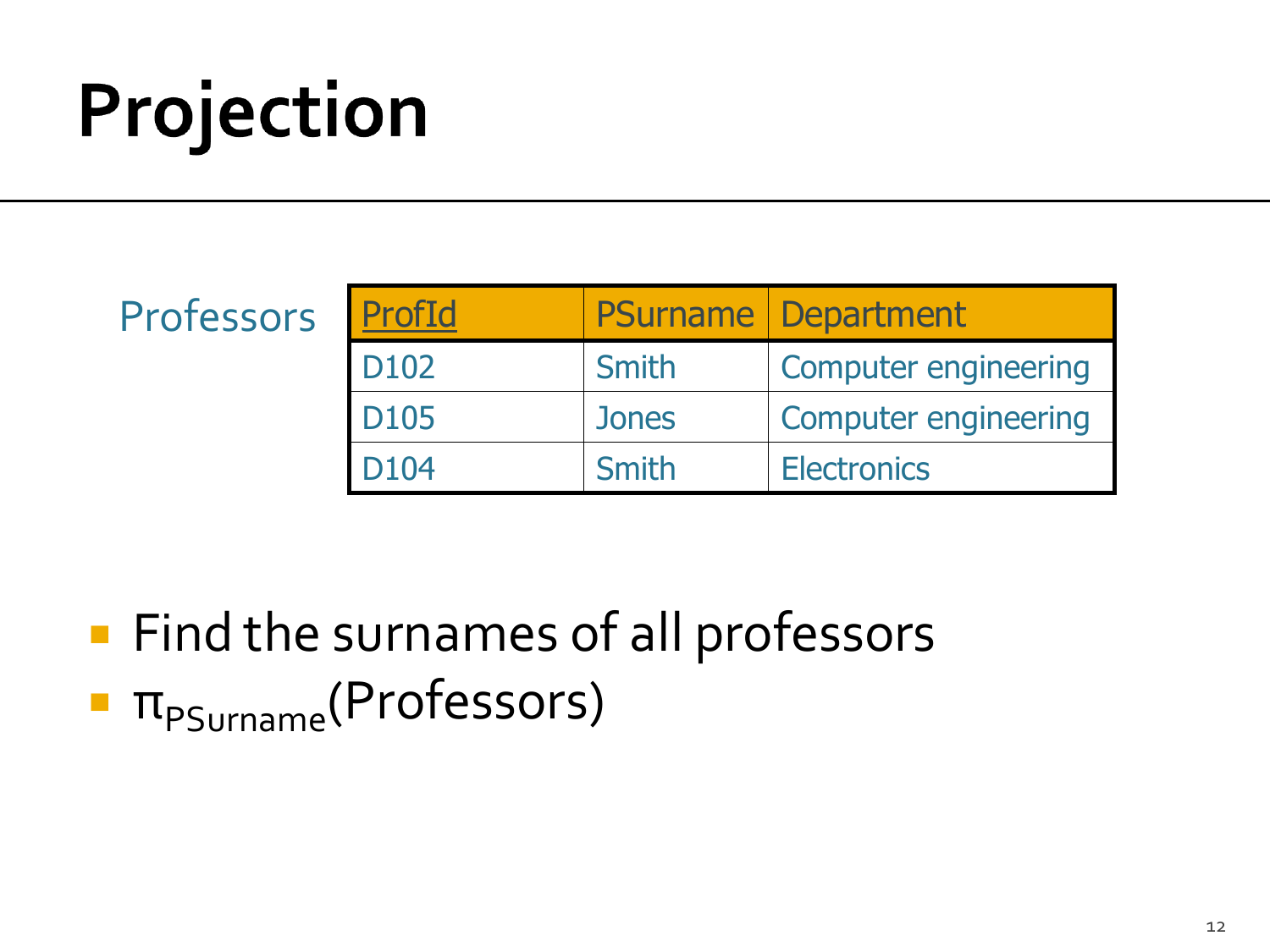Professors ProfId | PSurname Department D102 | Smith | Computer engineering D105 | Jones | Computer engineering D<sub>104</sub> | Smith | Electronics Result **PSurname** Smith **Jones** 

Duplicated values are removed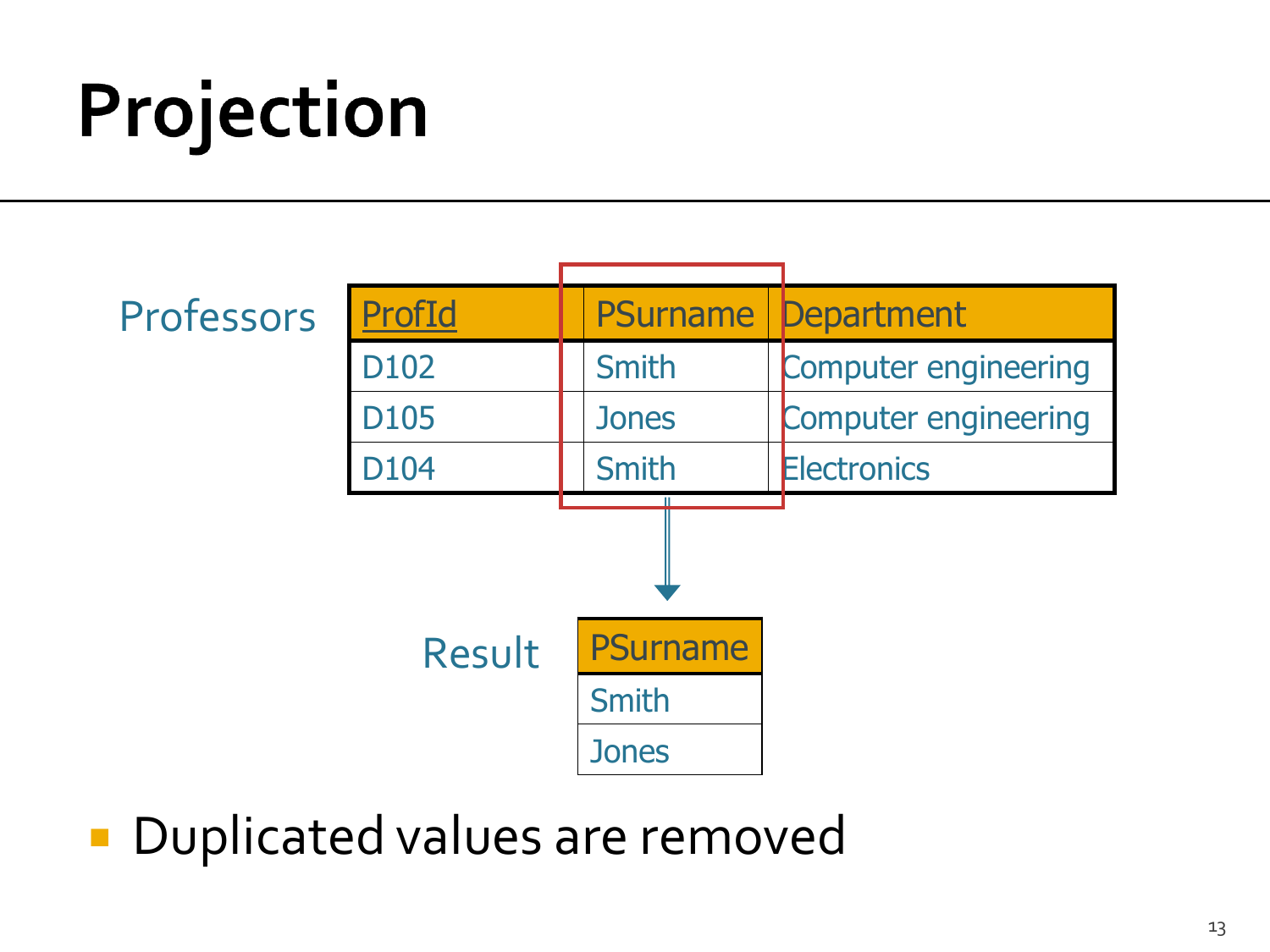### **Each mapper**

- **Analyzes one record at a time of its split** 
	- **EXECORD FOR EACH FIGHT** 
		- **.** It selects the values of the attributes in S and constructs a new record r'
		- It emits a (key, value) pair with key=r' and value=null
- **Each reducer** 
	- **Emits one (key, value) pair for each input** (key, [list of values]) pair with key=r' and value=null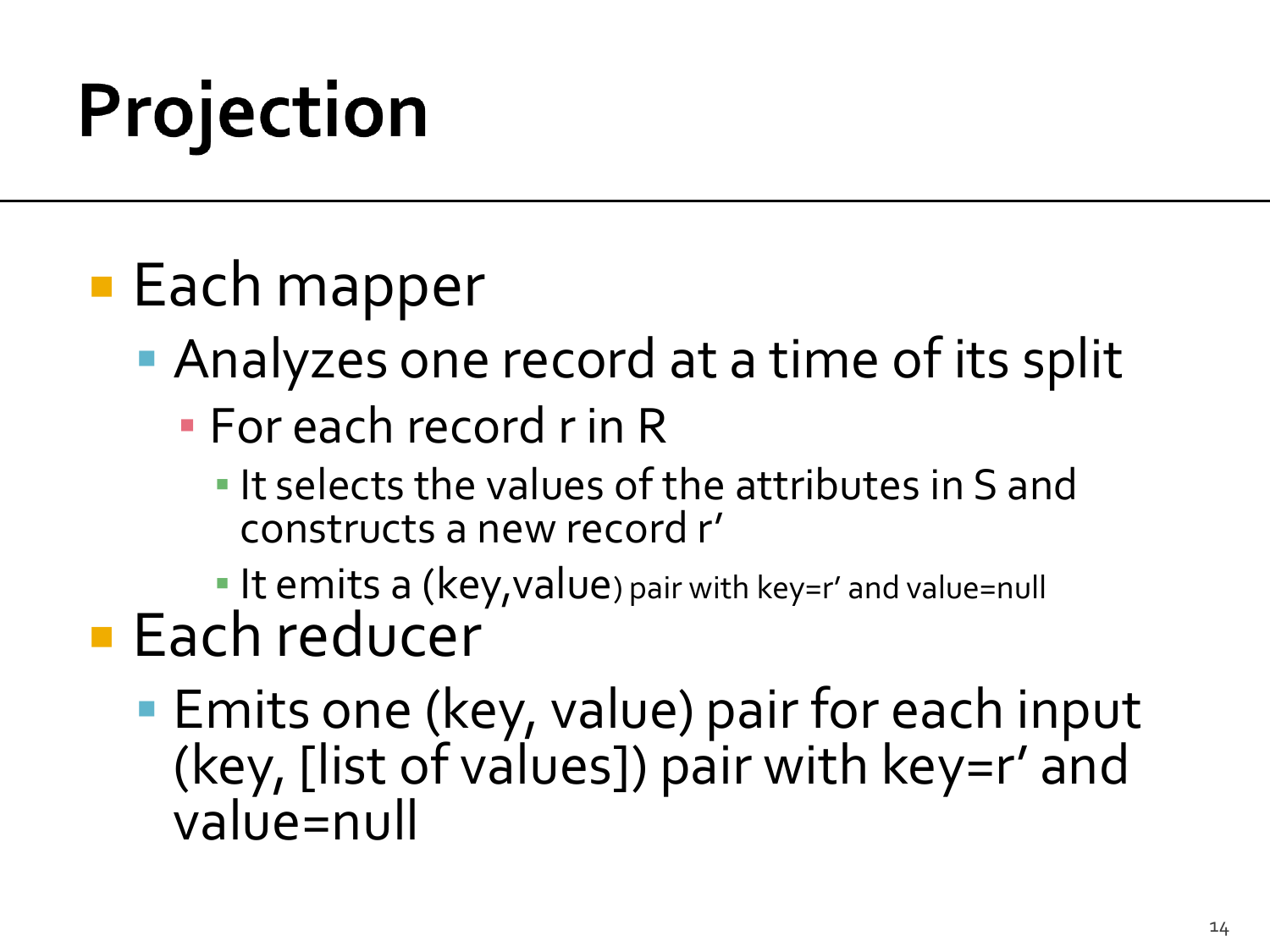### $R \cup S$

- R and S have the same schema
- **Produces a relation with the same schema** of R and S
- **There is a record t in the output of the union** operator for each record t appearing in R or S
- **Duplicated records are removed**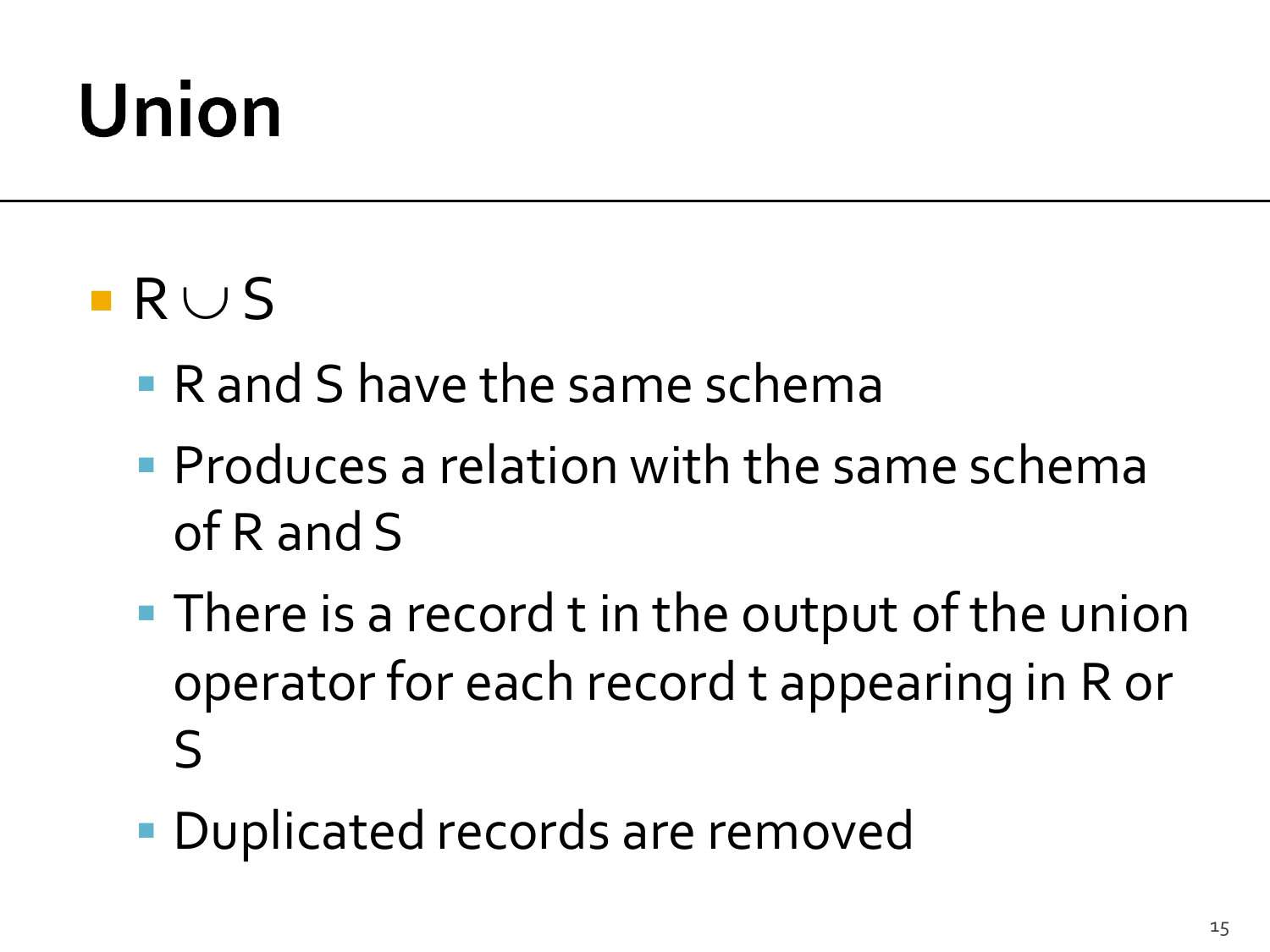#### DegreeCourseProf

| ProfID      | <b>PSurname</b> | <b>Department</b>           |
|-------------|-----------------|-----------------------------|
| <b>D102</b> | Smith           | <b>Computer engineering</b> |
| <b>D105</b> | <b>Jones</b>    | <b>Computer engineering</b> |
| <b>D104</b> | White           | <b>Electronics</b>          |

#### MasterCourseProf

| ProfID           |       | <b>PSurname   Department</b> |
|------------------|-------|------------------------------|
| D <sub>102</sub> | Smith | <b>Computer engineering</b>  |
| D <sub>101</sub> | Red   | <b>Electronics</b>           |

- **Find information relative to the professors of degree** courses or master's degrees
- $\blacksquare$  DegreeCourseProf  $\cup$  MasterCourseProf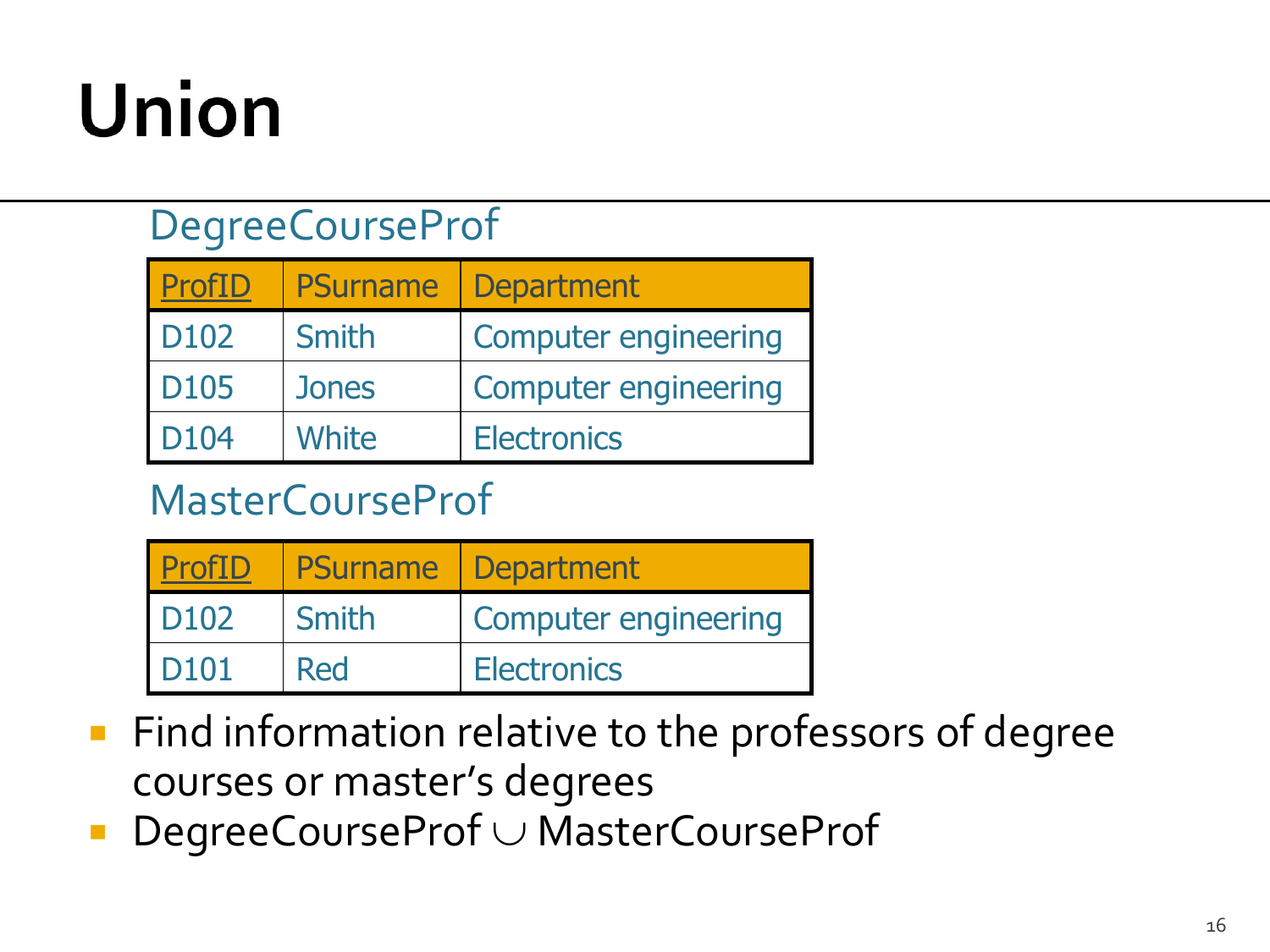#### DegreeCourseProf

| ProfID           | <b>PSurna</b><br>me | <b>Department</b>       |
|------------------|---------------------|-------------------------|
| D <sub>102</sub> | Smith               | Computer<br>engineering |
| D105             | Jones               | Computer<br>engineering |
| D104             | <b>White</b>        | <b>Electronics</b>      |

#### MasterCourseProf

| ProfID      | <b>PSurna</b><br>me | <b>Department</b>       |
|-------------|---------------------|-------------------------|
| <b>D102</b> | Smith               | Computer<br>engineering |
| <b>D101</b> | Red                 | <b>Electronics</b>      |

#### Result

| <b>ProfID</b>    | <b>PSurna</b><br>me | <b>Department</b>       |
|------------------|---------------------|-------------------------|
| D102             | Smith               | Computer<br>engineering |
| <b>D105</b>      | Jones               | Computer<br>engineering |
| D104             | <b>White</b>        | <b>Electronics</b>      |
| D <sub>101</sub> | Red                 | <b>Electronics</b>      |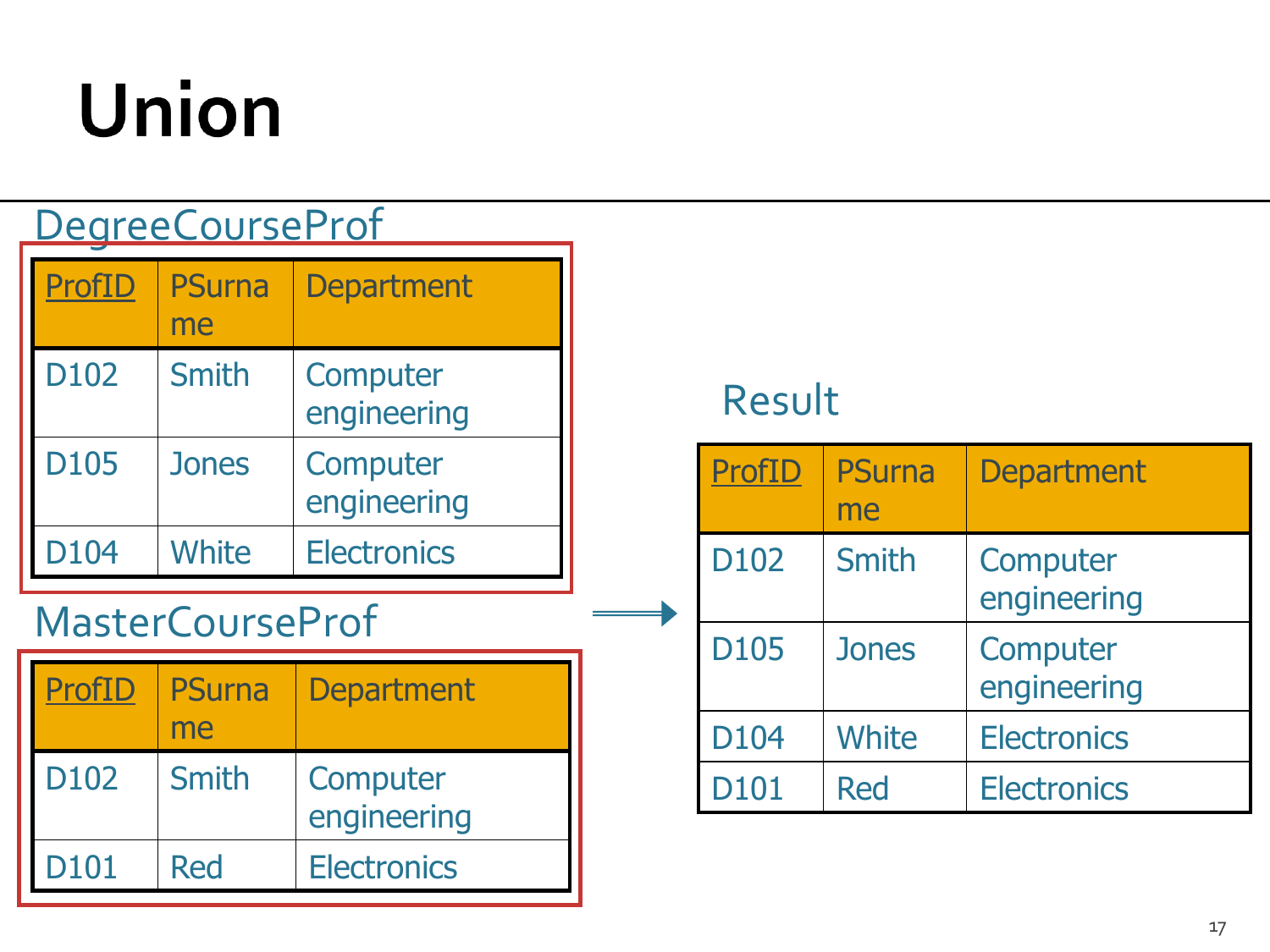#### **• Mappers**

- **For each input record t in R, emit one (key,** value) pair with key=t and value=null
- **For each input record t in S, emit one (key,** value) pair with key=t and value=null
- **Reducers** 
	- **Emit one (key, value) pair for each input (key,** [list of values]) pair with key=t and value=null
		- **· i.e., one single copy of each input record is** emitted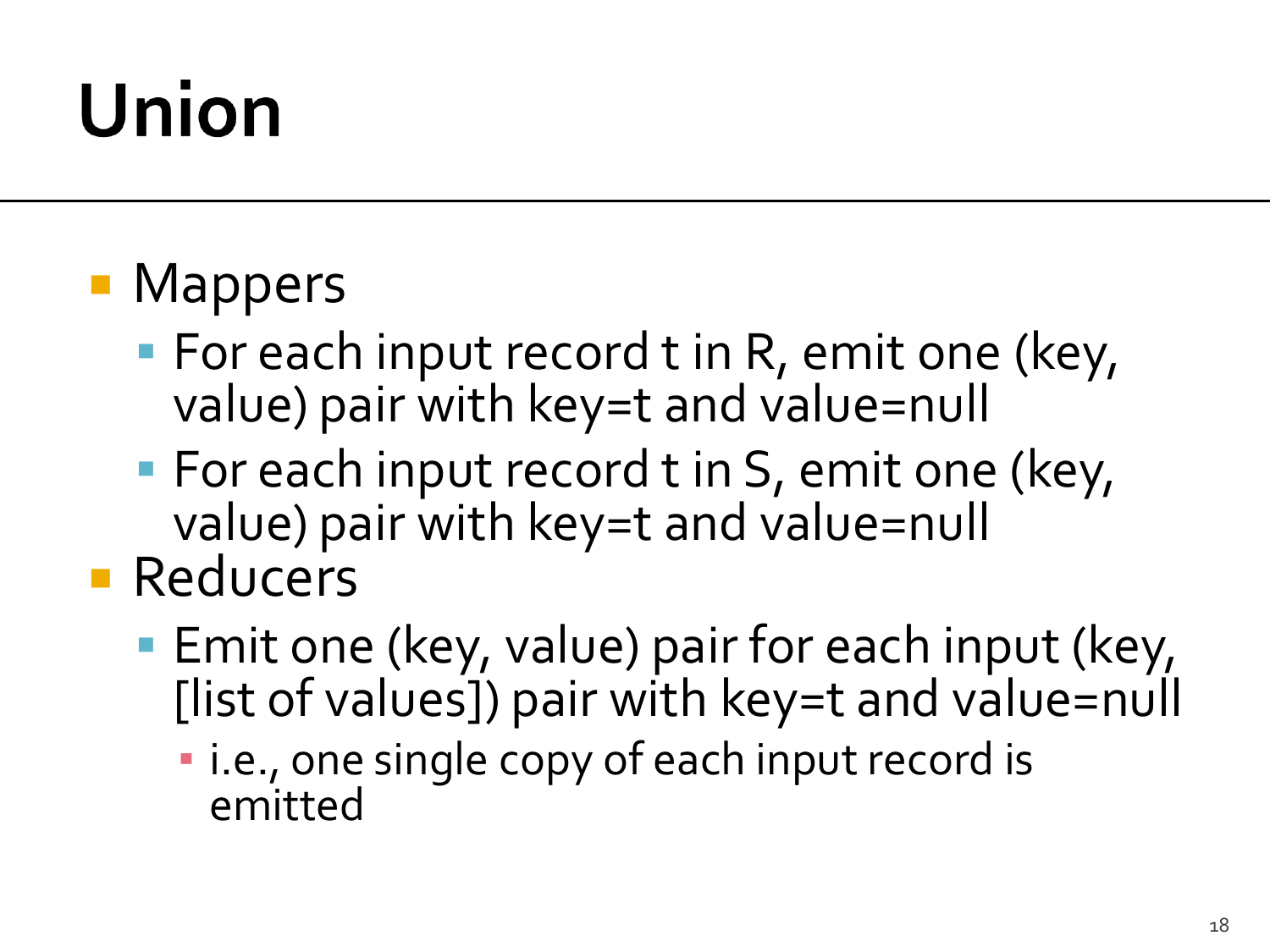### $R \cap S$

- R and S have the same schema
- **Produces a relation with the same schema** of R and S
- **There is a record t in the output of the** intersection operator if and only if t appears in both relations (R and S)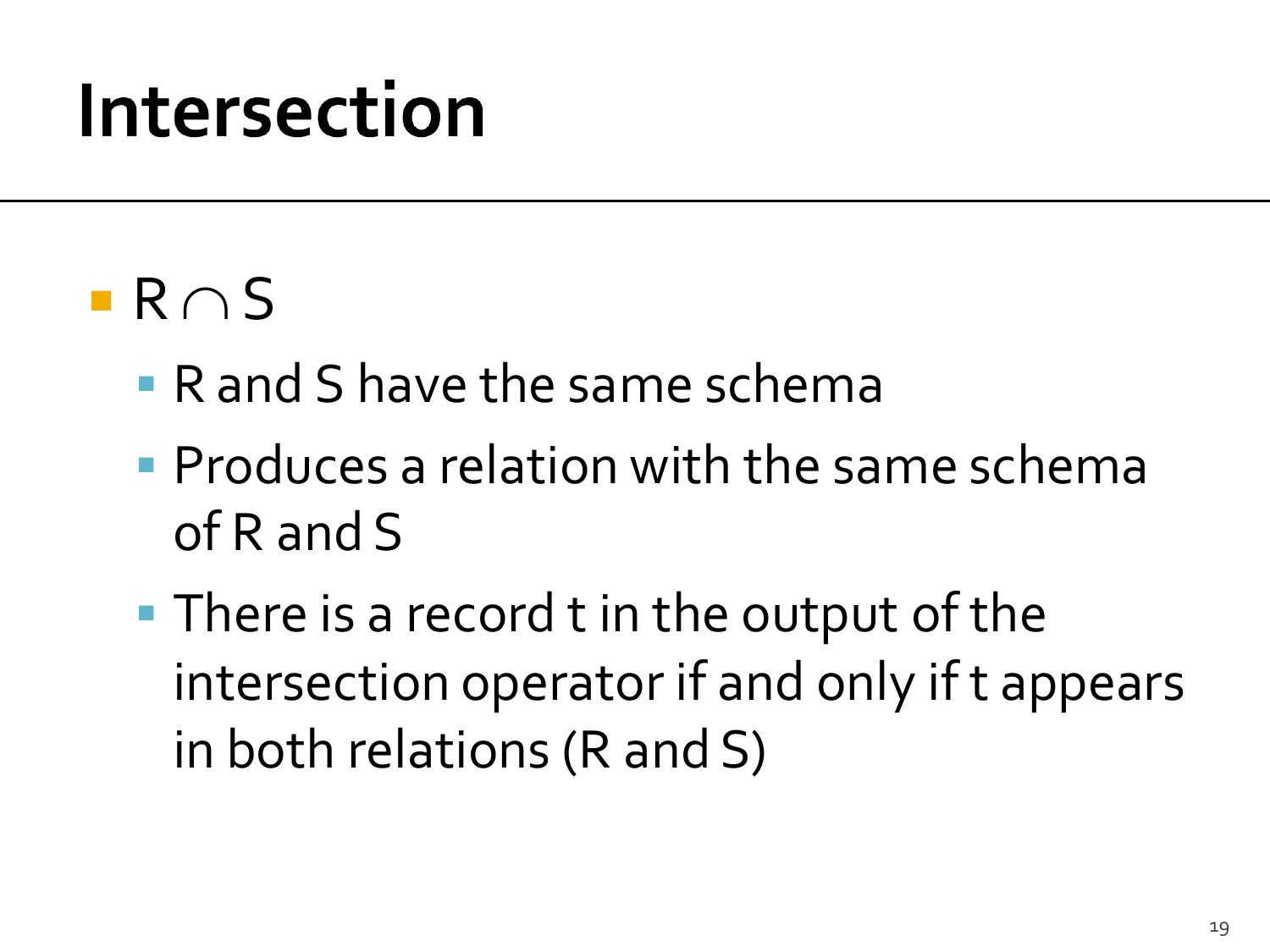#### DegreeCourseProf

| ProfID           | <b>PSurname</b> | <b>Department</b>           |
|------------------|-----------------|-----------------------------|
| D <sub>102</sub> | Smith           | <b>Computer engineering</b> |
| D <sub>105</sub> | <b>Jones</b>    | <b>Computer engineering</b> |
| D <sub>104</sub> | White           | <b>Electronics</b>          |

#### MasterCourseProf

| ProfID           |       | <b>PSurname</b> Department  |
|------------------|-------|-----------------------------|
| D <sub>102</sub> | Smith | <b>Computer engineering</b> |
| D <sub>101</sub> | Red   | <b>Electronics</b>          |

- **Find information relative to professors teaching both** degree courses and master's courses
- DegreeCourseProf  $\cap$  MasterCourseProf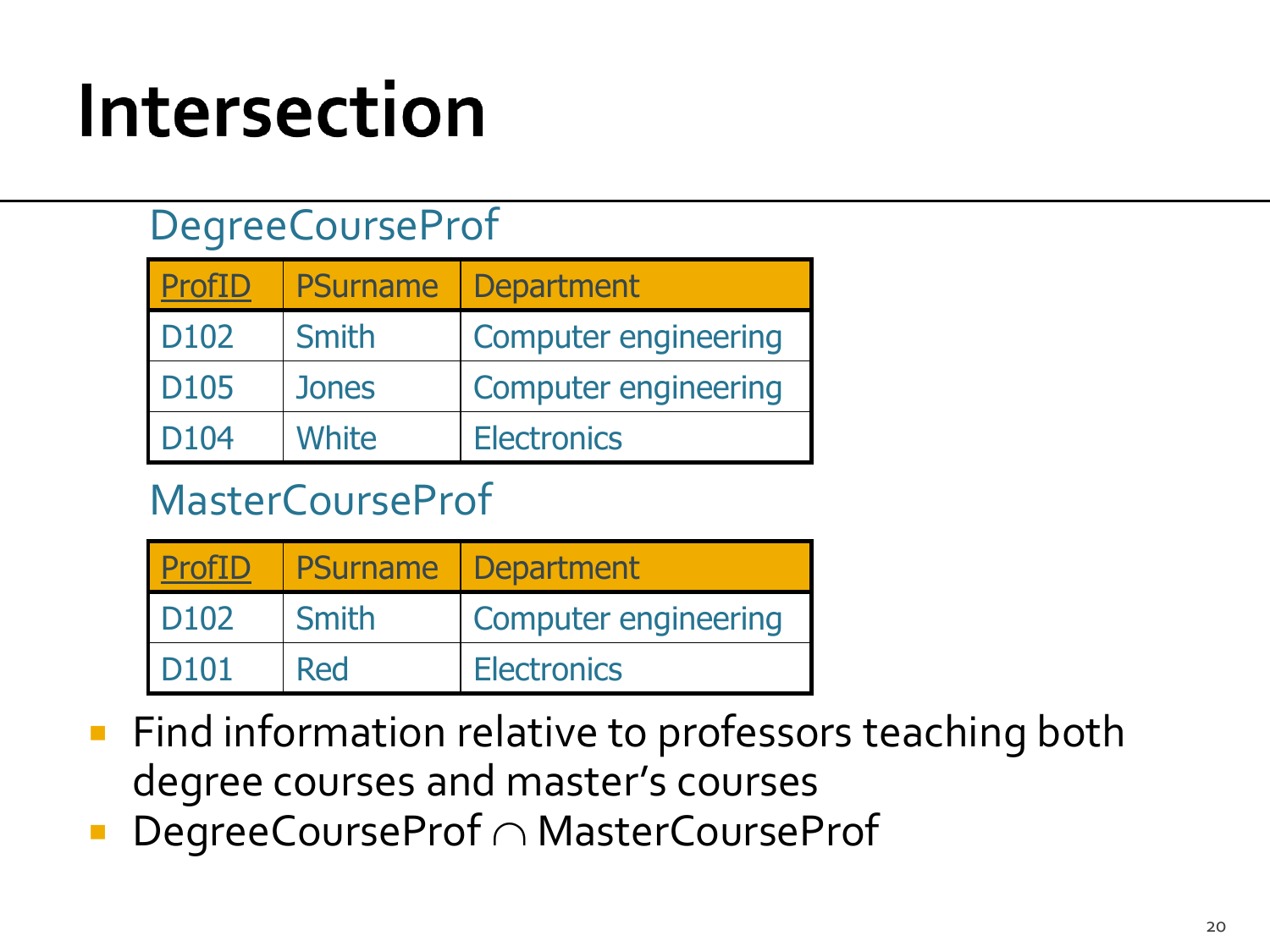#### DegreeCourseProf

| <b>ProfID</b> | <b>PSurna</b><br>me | <b>Department</b>              |
|---------------|---------------------|--------------------------------|
| D102          | <b>Smith</b>        | Computer<br>engineering        |
| <b>DI05</b>   | <b>Jones</b>        | <b>Computer</b><br>engineering |
| D104          | White               | <b>Electronics</b>             |

#### MasterCourseProf

| ProfID           | <b>PSurna</b><br>MA | <b>Department</b>       |
|------------------|---------------------|-------------------------|
| D <sub>102</sub> | Smith               | Computer<br>engineering |
| D101             | <b>Red</b>          | <b>Electronics</b>      |

#### Result

| ProfID           | PSurna<br>me | <b>Department</b>       |
|------------------|--------------|-------------------------|
| D <sub>102</sub> | Smith        | Computer<br>engineering |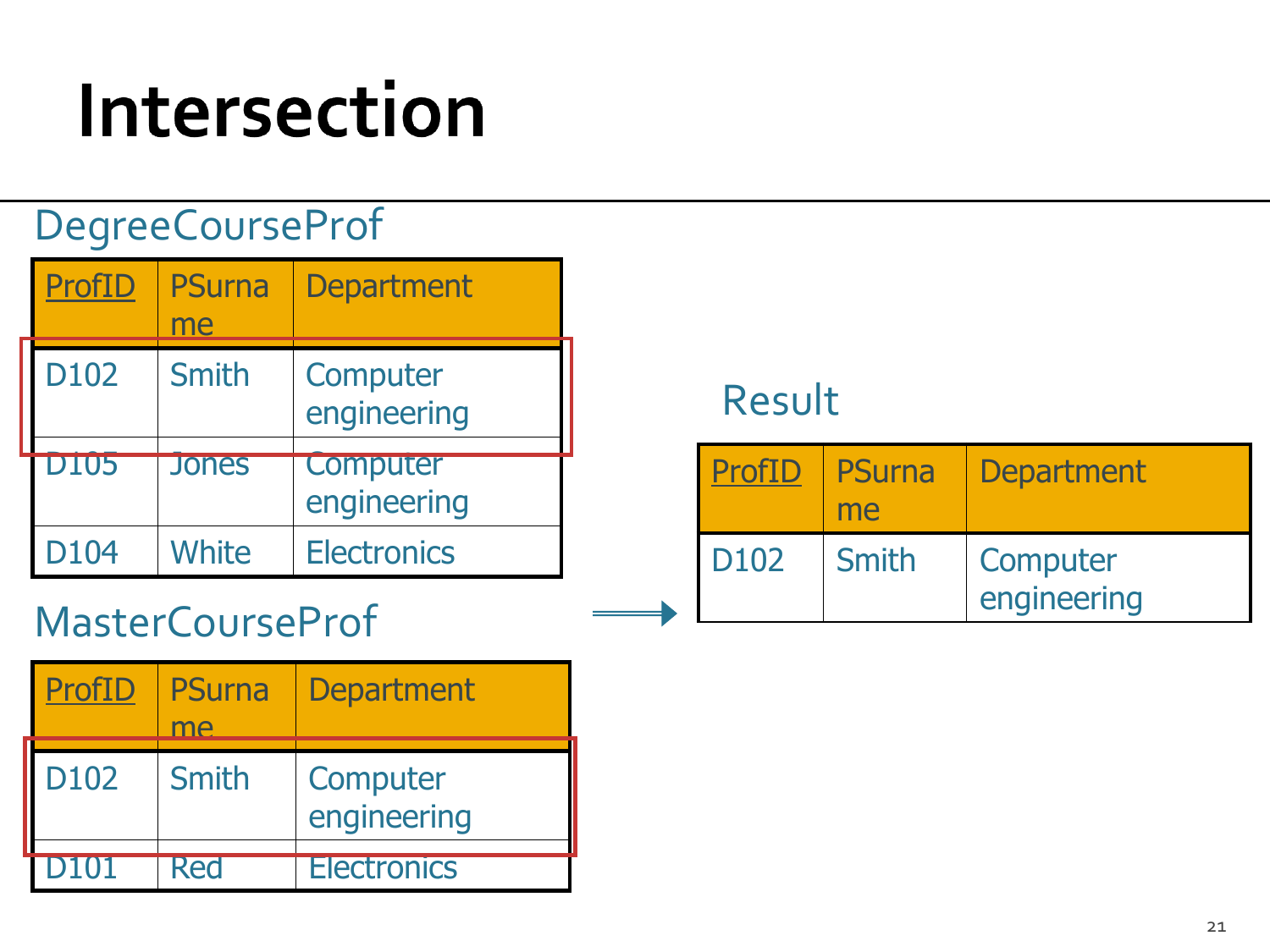- **Mappers** 
	- **For each input record t in R, emit one** (key, value) pair with key=t and value="R"
	- **For each input record t in S, emit one** (key, value) pair with key=t and value="S"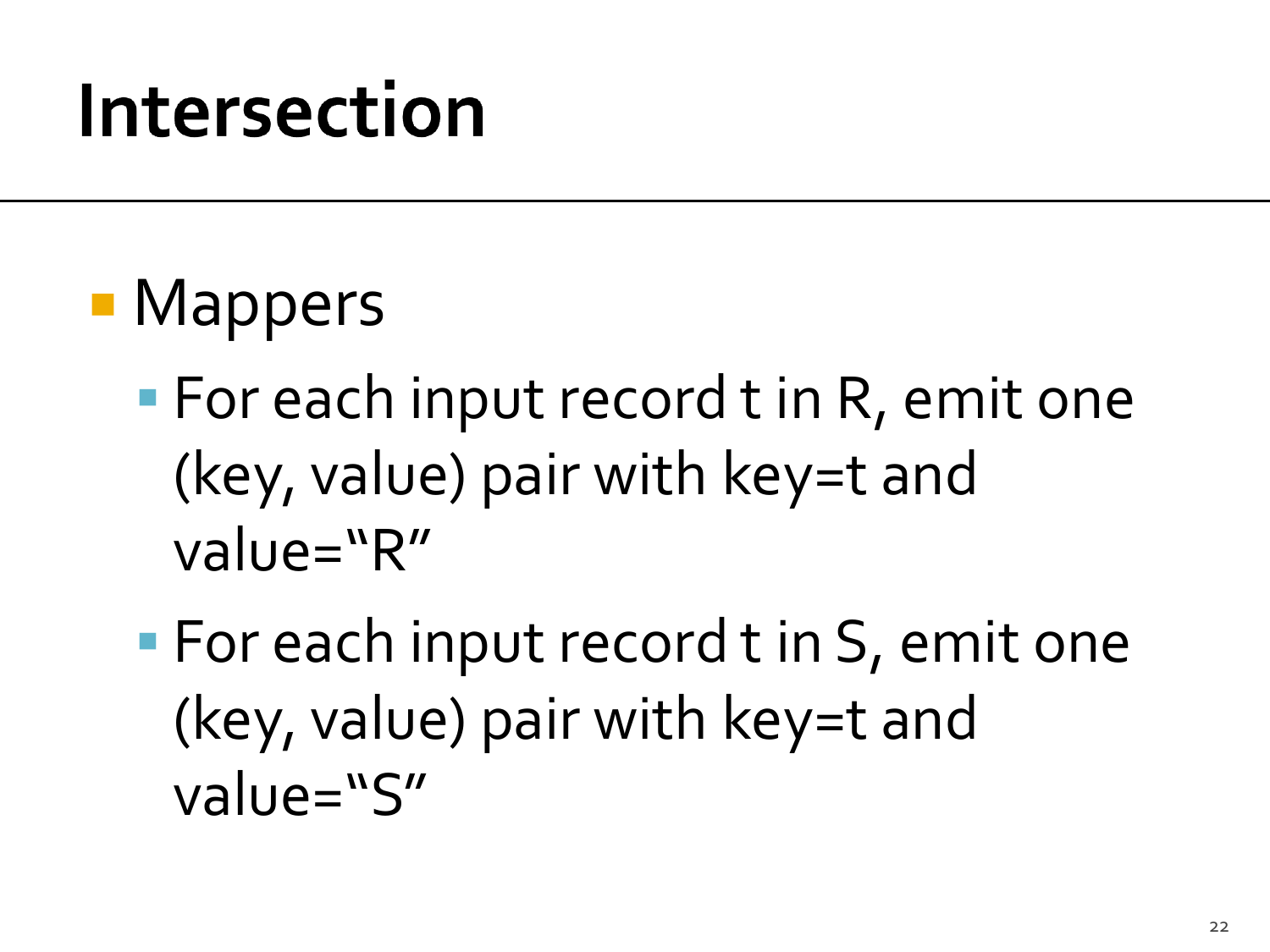### **Reducers**

- **Emit one (key, value) pair with key=t** and value=null for each input (key, [list of values]) pair with [list of values] containing two values
	- **.** It happens if and only if both R and S contain t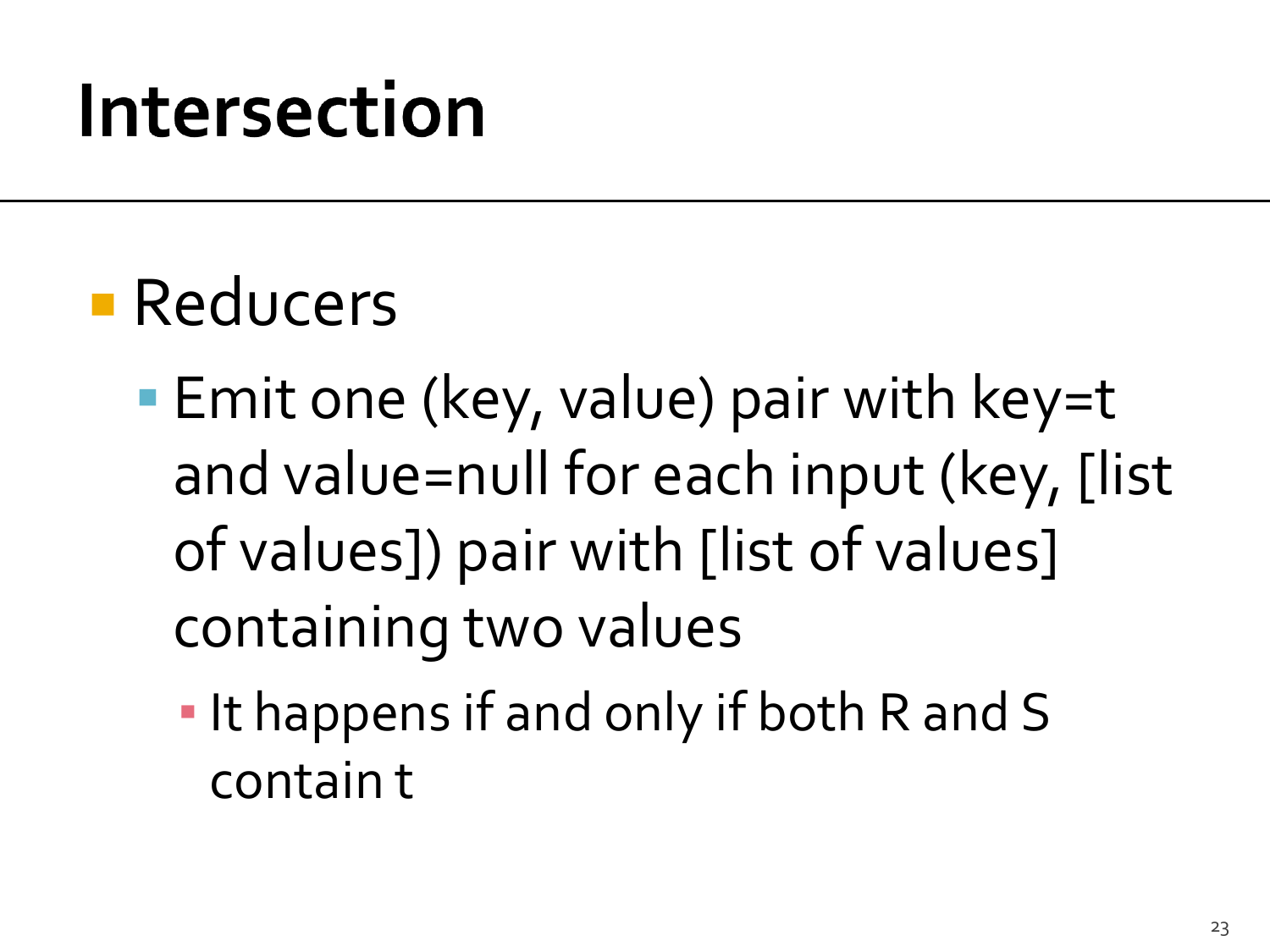#### $R - S$

- R and S have the same schema
- **Produces a relation with the same schema** of R and S
- **There is a record t in the output of the** difference operator if and only if t appears in R but not in S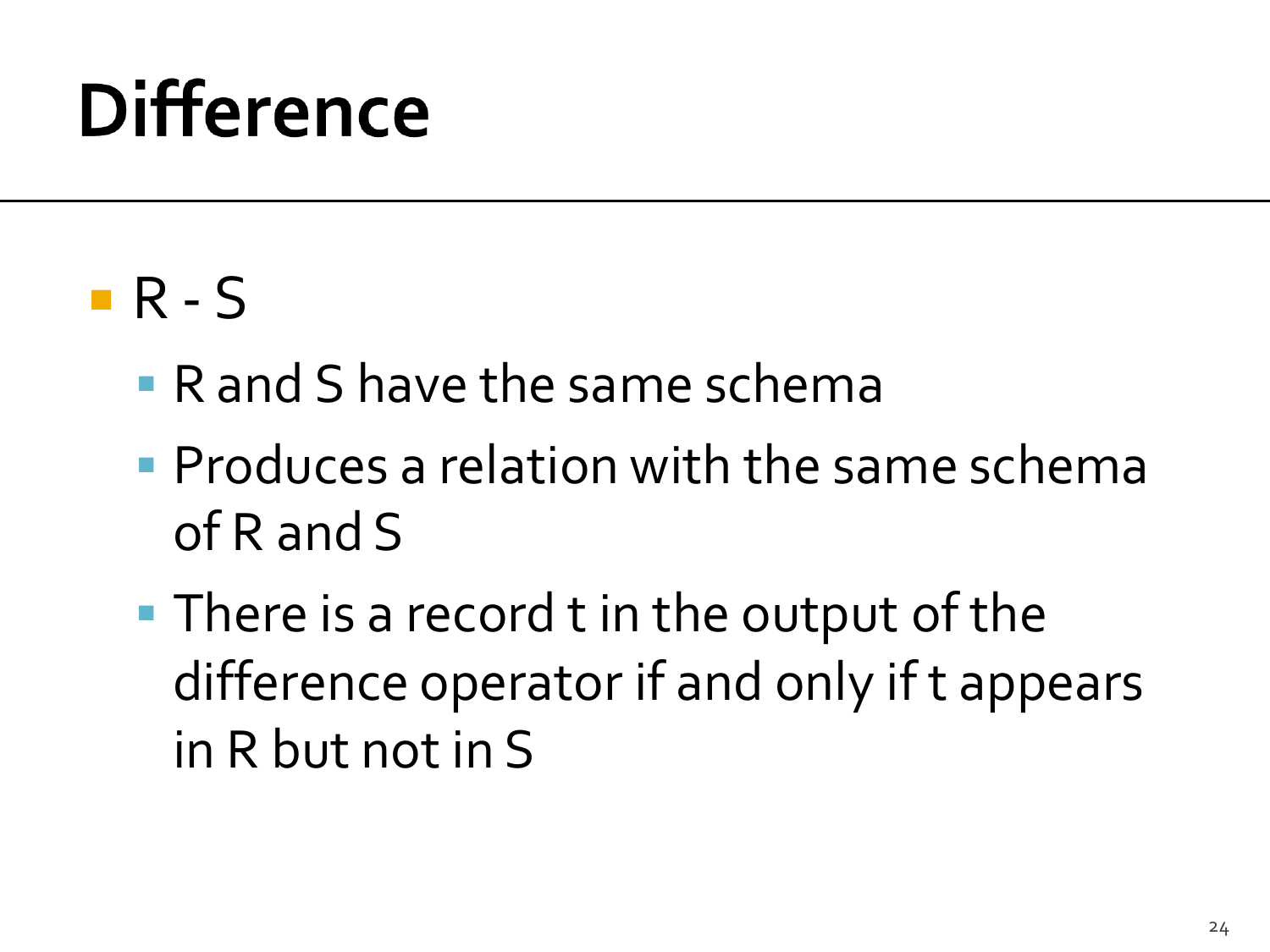#### DegreeCourseProf

| ProfID           | <b>PSurname</b> | <b>Department</b>           |
|------------------|-----------------|-----------------------------|
| D <sub>102</sub> | Smith           | <b>Computer engineering</b> |
| D <sub>105</sub> | <b>Jones</b>    | <b>Computer engineering</b> |
| D <sub>104</sub> | White           | <b>Electronics</b>          |

#### MasterCourseProf

| <b>ProfID</b>    |       | <b>PSurname</b> Department  |
|------------------|-------|-----------------------------|
| D <sub>102</sub> | Smith | <b>Computer engineering</b> |
| D <sub>101</sub> | Red   | <b>Electronics</b>          |

- **Find the professors teaching degree courses but not** master's courses
- **DegreeCourseProf MasterCourseProf**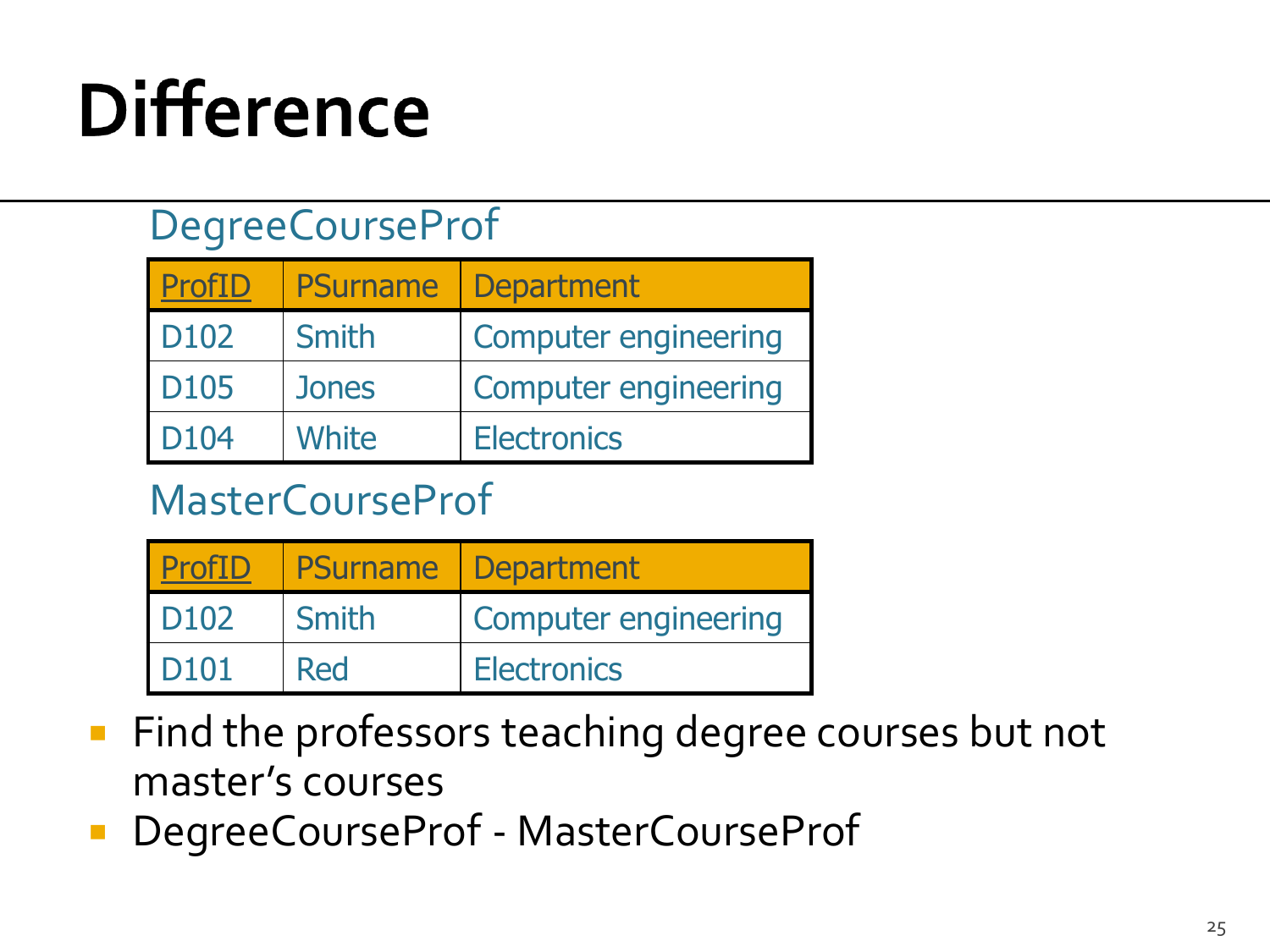#### DegreeCourseProf

| <b>ProfID</b> | <b>PSurna</b><br>me | <b>Department</b>       |
|---------------|---------------------|-------------------------|
| D102          | <b>Smith</b>        | Computer<br>engineering |
| D105          | Jones               | Computer<br>engineering |
| D104          | <b>White</b>        | <b>Electronics</b>      |

#### MasterCourseProf

| ProfID           | <b>PSurna</b><br>me | <b>Department</b>       |
|------------------|---------------------|-------------------------|
| D <sub>102</sub> | Smith               | Computer<br>engineering |
| D <sub>101</sub> | Red                 | <b>Electronics</b>      |

#### Result

| ProfID           | <b>PSurna</b><br>me | <b>Department</b>       |
|------------------|---------------------|-------------------------|
| <b>D105</b>      | <b>Jones</b>        | Computer<br>engineering |
| D <sub>104</sub> | White               | <b>Electronics</b>      |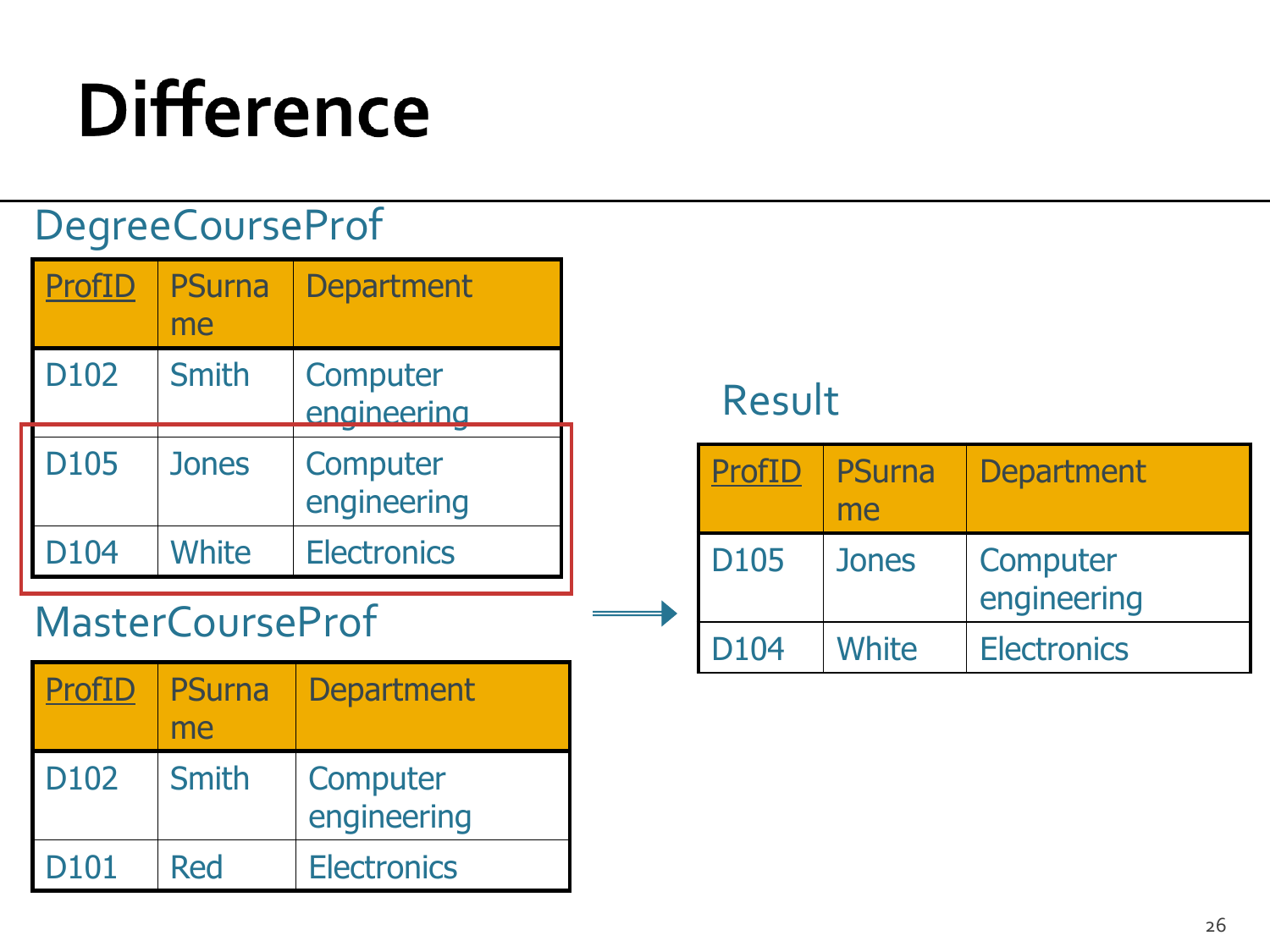### **• Mappers**

- **For each input record t in R, emit one (key,** value) pair with key=t and value=name of the relation (i.e., R)
- **For each input record t in S, emit one (key,** value) pair with key=t and value=name of the relation (i.e., S)
- **Two mapper classes are needed** 
	- **One for each relation**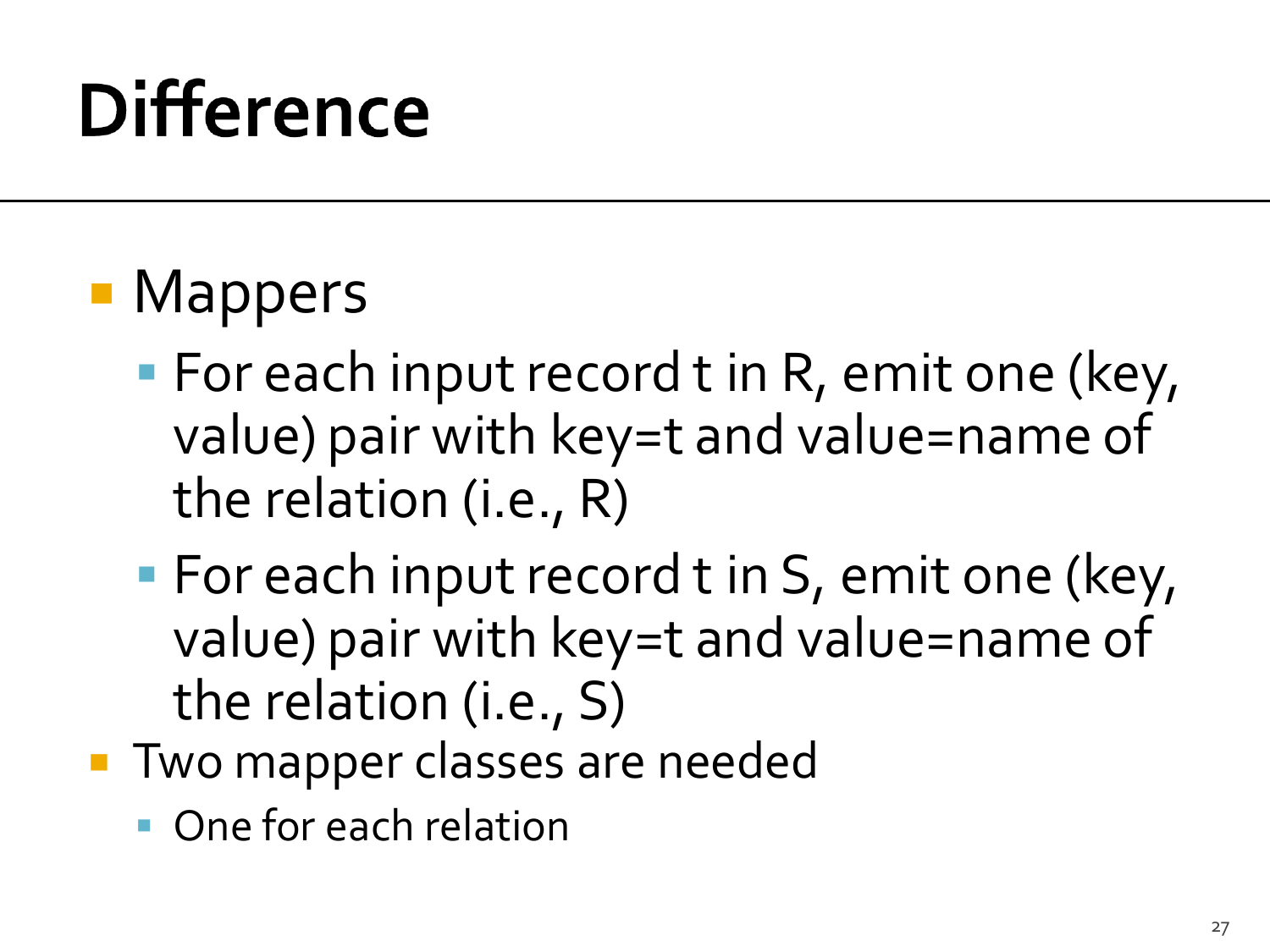### **Reducers**

- **Emit one (key, value) pair with key=t** and value=null for each input (key, [list of values]) pair with [list of values] containing only the value R
	- **.** It happens if and only if t appears in R but not in S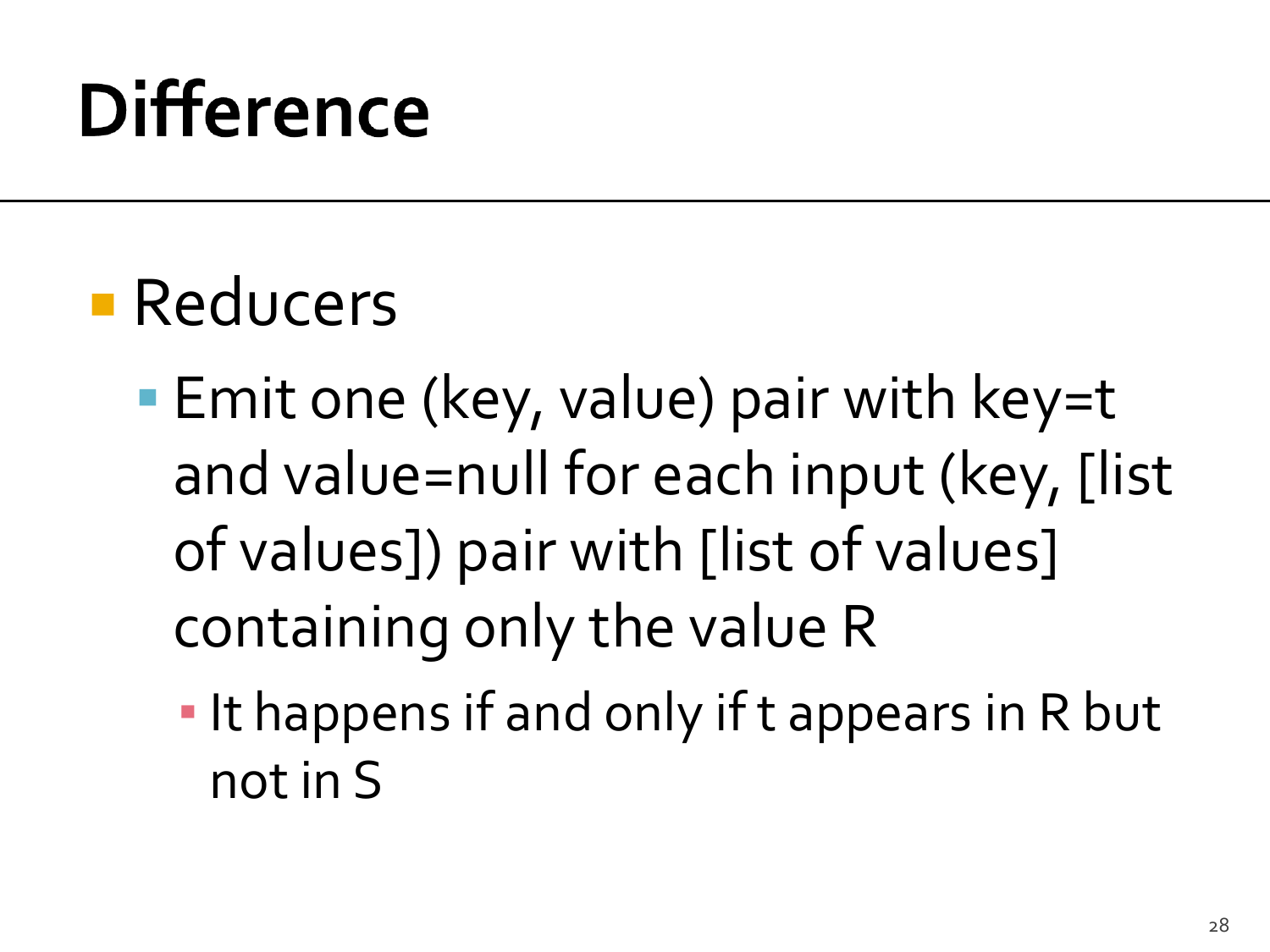# Join

- **The join operators can be implemented by** using the Join pattern
	- By using the reduce side or the map side pattern depending on the size of the input relations/tables